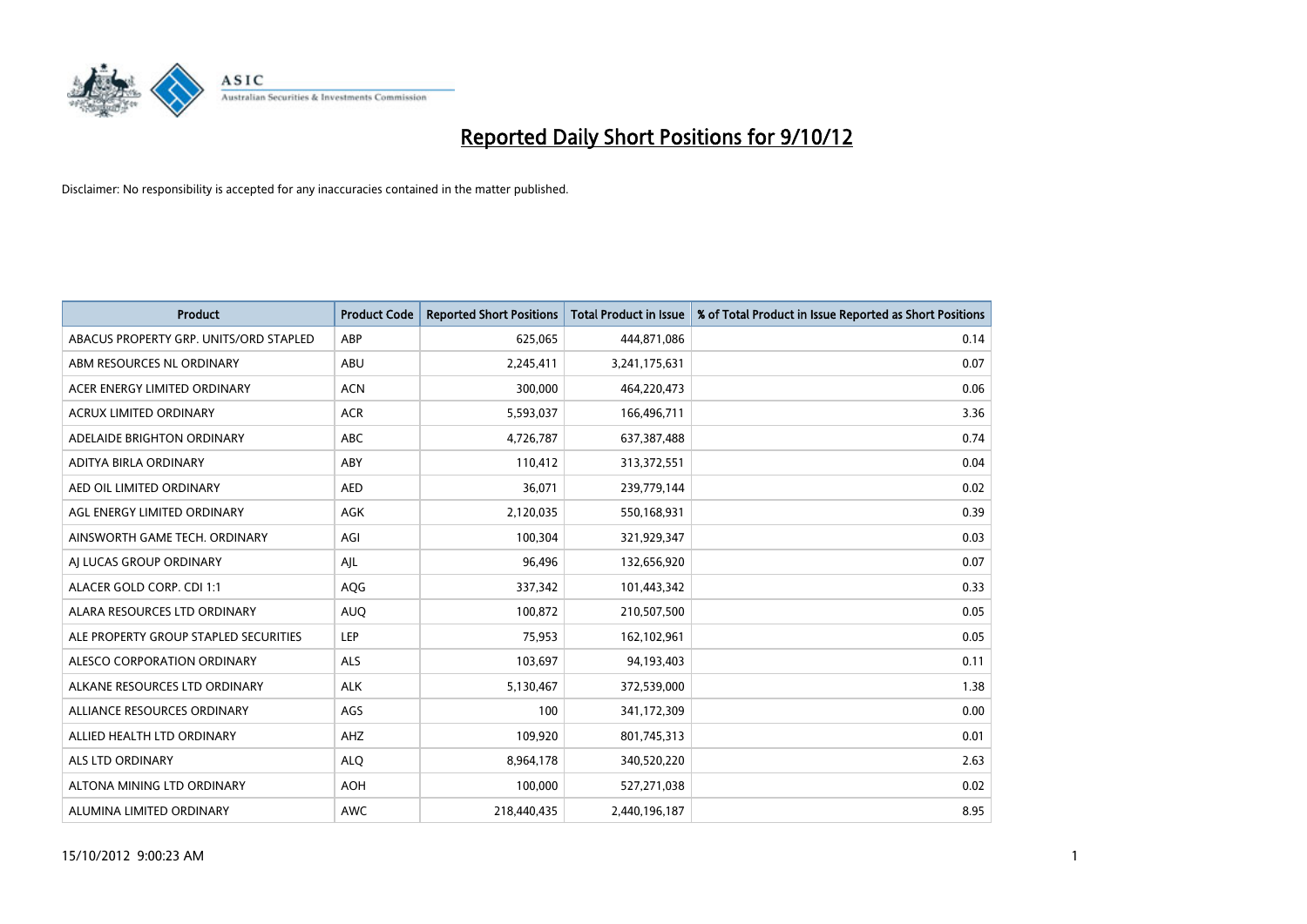

| <b>Product</b>                          | <b>Product Code</b> | <b>Reported Short Positions</b> | <b>Total Product in Issue</b> | % of Total Product in Issue Reported as Short Positions |
|-----------------------------------------|---------------------|---------------------------------|-------------------------------|---------------------------------------------------------|
| AMCOM TELECOMM, ORDINARY                | <b>AMM</b>          | 99,200                          | 244,541,792                   | 0.04                                                    |
| AMCOR LIMITED ORDINARY                  | <b>AMC</b>          | 5,315,158                       | 1,206,684,923                 | 0.44                                                    |
| AMP LIMITED ORDINARY                    | AMP                 | 8,477,348                       | 2,894,931,180                 | 0.29                                                    |
| AMPELLA MINING ORDINARY                 | <b>AMX</b>          | 5,119,298                       | 246,800,493                   | 2.07                                                    |
| ANGLOGOLD ASHANTI CDI 5:1               | AGG                 | 1,000                           | 89,207,765                    | 0.00                                                    |
| ANSELL LIMITED ORDINARY                 | <b>ANN</b>          | 4,275,318                       | 130,745,985                   | 3.27                                                    |
| ANTARES ENERGY LTD ORDINARY             | <b>AZZ</b>          | 531.069                         | 257,000,000                   | 0.21                                                    |
| ANZ BANKING GRP LTD ORDINARY            | ANZ                 | 10,746,088                      | 2,717,324,826                 | 0.40                                                    |
| APA GROUP STAPLED SECURITIES            | <b>APA</b>          | 44,158,013                      | 651,633,068                   | 6.78                                                    |
| APN NEWS & MEDIA ORDINARY               | <b>APN</b>          | 13,215,310                      | 661,526,586                   | 2.00                                                    |
| AQUARIUS PLATINUM. ORDINARY             | <b>AOP</b>          | 15,323,578                      | 486,851,336                   | 3.15                                                    |
| AQUILA RESOURCES ORDINARY               | <b>AQA</b>          | 7,227,036                       | 411,804,442                   | 1.75                                                    |
| ARAFURA RESOURCE LTD ORDINARY           | <b>ARU</b>          | 5,101,403                       | 396,004,144                   | 1.29                                                    |
| ARB CORPORATION ORDINARY                | <b>ARP</b>          | 78.475                          | 72,481,302                    | 0.11                                                    |
| ARDENT LEISURE GROUP STAPLED SECURITIES | AAD                 | 220,795                         | 380, 315, 114                 | 0.06                                                    |
| ARISTOCRAT LEISURE ORDINARY             | <b>ALL</b>          | 20,593,599                      | 551,418,047                   | 3.73                                                    |
| ARRIUM LTD ORDINARY                     | ARI                 | 8,810,763                       | 1,345,665,626                 | 0.65                                                    |
| ASCIANO LIMITED ORDINARY                | <b>AIO</b>          | 4,688,233                       | 975,385,664                   | 0.48                                                    |
| ASG GROUP LIMITED ORDINARY              | <b>ASZ</b>          | 901,604                         | 177, 187, 512                 | 0.51                                                    |
| ASPEN GROUP ORD/UNITS STAPLED           | <b>APZ</b>          | 7,668,727                       | 600,507,326                   | 1.28                                                    |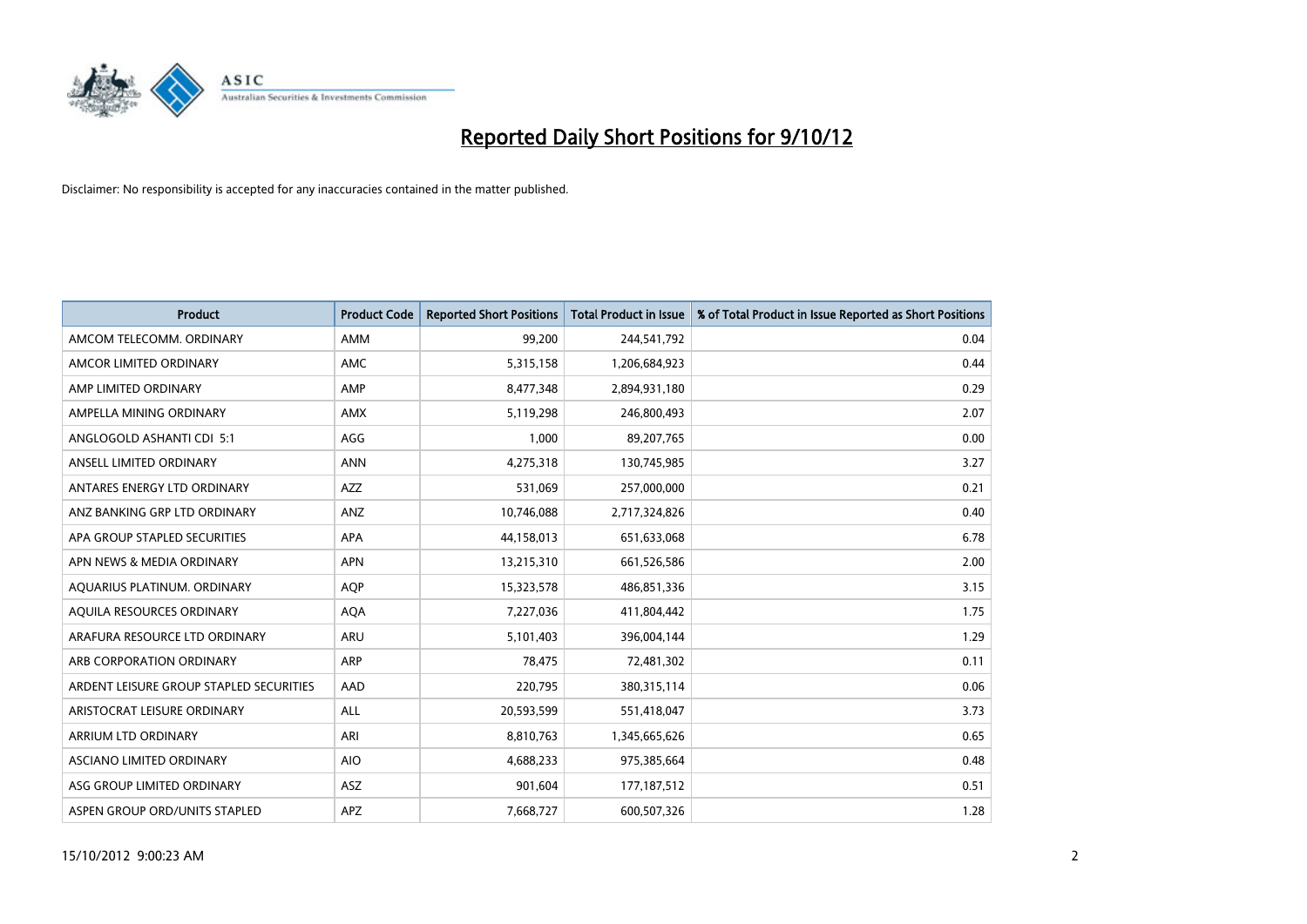

| <b>Product</b>                          | <b>Product Code</b> | <b>Reported Short Positions</b> | <b>Total Product in Issue</b> | % of Total Product in Issue Reported as Short Positions |
|-----------------------------------------|---------------------|---------------------------------|-------------------------------|---------------------------------------------------------|
| ASPIRE MINING LTD ORDINARY              | <b>AKM</b>          | 270,265                         | 620,594,556                   | 0.04                                                    |
| ASTRO JAP PROP GROUP STAPLED SECURITIES | AJA                 | 4,686                           | 58,445,002                    | 0.01                                                    |
| ASX LIMITED ORDINARY                    | <b>ASX</b>          | 3,523,361                       | 175,136,729                   | 2.01                                                    |
| ATLAS IRON LIMITED ORDINARY             | AGO                 | 13,091,328                      | 904,805,993                   | 1.45                                                    |
| <b>AURORA OIL &amp; GAS ORDINARY</b>    | <b>AUT</b>          | 6,683,901                       | 447,885,778                   | 1.49                                                    |
| AUSDRILL LIMITED ORDINARY               | <b>ASL</b>          | 5,104,849                       | 304,697,288                   | 1.68                                                    |
| AUSENCO LIMITED ORDINARY                | AAX                 | 696,093                         | 123,872,665                   | 0.56                                                    |
| <b>AUSGOLD LIMITED ORDINARY</b>         | <b>AUC</b>          | 64,993                          | 153,882,750                   | 0.04                                                    |
| <b>AUSTAL LIMITED ORDINARY</b>          | ASB                 | 142,335                         | 190,674,573                   | 0.07                                                    |
| AUSTIN ENGINEERING ORDINARY             | <b>ANG</b>          | 257,646                         | 72,314,403                    | 0.36                                                    |
| AUSTRALAND PROPERTY STAPLED SECURITY    | <b>ALZ</b>          | 425,193                         | 576,846,597                   | 0.07                                                    |
| AUSTRALIAN AGRICULT. ORDINARY           | AAC                 | 426,793                         | 312,905,085                   | 0.14                                                    |
| AUSTRALIAN INFRASTR, UNITS/ORDINARY     | <b>AIX</b>          | 3,070,964                       | 620,733,944                   | 0.49                                                    |
| AUSTRALIAN PHARM, ORDINARY              | API                 | 211,873                         | 488,115,883                   | 0.04                                                    |
| AUTOMOTIVE HOLDINGS ORDINARY            | <b>AHE</b>          | 55,352                          | 260,579,682                   | 0.02                                                    |
| AVJENNINGS LIMITED ORDINARY             | <b>AVJ</b>          | 175,001                         | 274,588,694                   | 0.06                                                    |
| AWE LIMITED ORDINARY                    | AWE                 | 2,574,697                       | 521,871,941                   | 0.49                                                    |
| AZIMUTH RES LTD ORDINARY                | <b>AZH</b>          | 892,825                         | 418,911,161                   | 0.21                                                    |
| <b>BANDANNA ENERGY ORDINARY</b>         | <b>BND</b>          | 5,735,306                       | 528,481,199                   | 1.09                                                    |
| BANK OF QUEENSLAND. ORDINARY            | <b>BOQ</b>          | 8,809,801                       | 308,797,224                   | 2.85                                                    |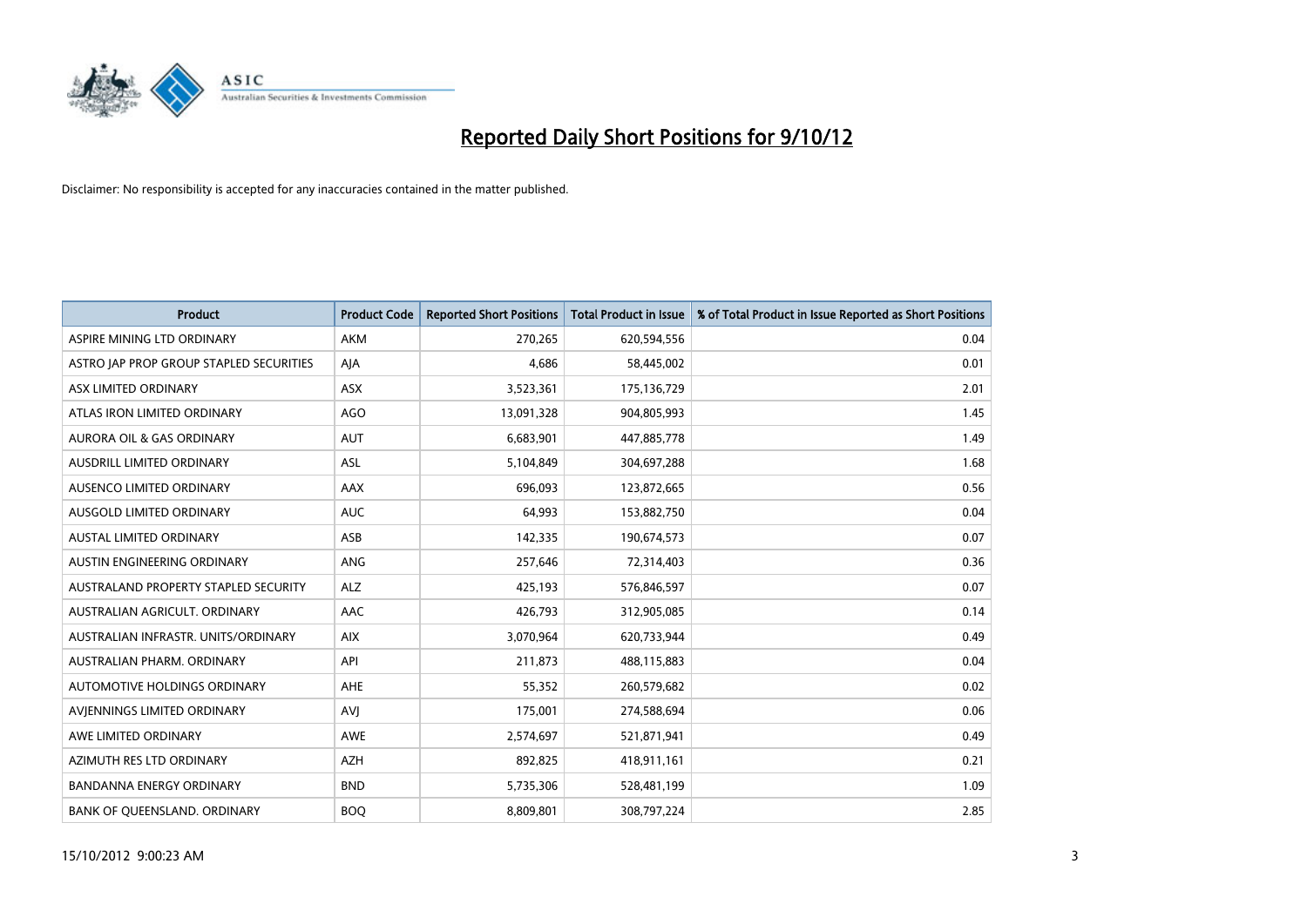

| <b>Product</b>                       | <b>Product Code</b> | <b>Reported Short Positions</b> | <b>Total Product in Issue</b> | % of Total Product in Issue Reported as Short Positions |
|--------------------------------------|---------------------|---------------------------------|-------------------------------|---------------------------------------------------------|
| <b>BANNERMAN RESOURCES ORDINARY</b>  | <b>BMN</b>          | 10.000                          | 302,069,772                   | 0.00                                                    |
| <b>BASE RES LIMITED ORDINARY</b>     | <b>BSE</b>          | 820,064                         | 460,440,029                   | 0.18                                                    |
| <b>BATHURST RESOURCES ORDINARY</b>   | <b>BTU</b>          | 41,321,549                      | 696,747,997                   | 5.93                                                    |
| <b>BC IRON LIMITED ORDINARY</b>      | <b>BCI</b>          | 160,040                         | 103,861,000                   | 0.15                                                    |
| BEACH ENERGY LIMITED ORDINARY        | <b>BPT</b>          | 26,947,791                      | 1,262,940,447                 | 2.13                                                    |
| BEADELL RESOURCE LTD ORDINARY        | <b>BDR</b>          | 14,671,949                      | 724,704,752                   | 2.02                                                    |
| BENDIGO AND ADELAIDE ORDINARY        | <b>BEN</b>          | 9,547,573                       | 402,272,536                   | 2.37                                                    |
| BERKELEY RESOURCES ORDINARY          | <b>BKY</b>          | 189,098                         | 179,393,273                   | 0.11                                                    |
| <b>BHP BILLITON LIMITED ORDINARY</b> | <b>BHP</b>          | 8,452,614                       | 3,211,691,105                 | 0.26                                                    |
| <b>BILLABONG ORDINARY</b>            | <b>BBG</b>          | 5,137,719                       | 478,944,292                   | 1.07                                                    |
| <b>BIOTA HOLDINGS ORDINARY</b>       | <b>BTA</b>          | 1,075,428                       | 182,763,651                   | 0.59                                                    |
| <b>BLACKMORES LIMITED ORDINARY</b>   | <b>BKL</b>          | 7,001                           | 16,781,975                    | 0.04                                                    |
| <b>BLACKTHORN RESOURCES ORDINARY</b> | <b>BTR</b>          | 224,931                         | 164,285,950                   | 0.14                                                    |
| <b>BLUESCOPE STEEL LTD ORDINARY</b>  | <b>BSL</b>          | 21,329,534                      | 3,349,185,247                 | 0.64                                                    |
| <b>BOART LONGYEAR ORDINARY</b>       | <b>BLY</b>          | 5,049,068                       | 461,163,412                   | 1.09                                                    |
| BORAL LIMITED, ORDINARY              | <b>BLD</b>          | 45,325,732                      | 766,235,816                   | 5.92                                                    |
| <b>BRADKEN LIMITED ORDINARY</b>      | <b>BKN</b>          | 5,483,665                       | 169,240,662                   | 3.24                                                    |
| <b>BRAMBLES LIMITED ORDINARY</b>     | <b>BXB</b>          | 5,654,898                       | 1,555,208,275                 | 0.36                                                    |
| <b>BREVILLE GROUP LTD ORDINARY</b>   | <b>BRG</b>          | 6,103                           | 130,095,322                   | 0.00                                                    |
| BRICKWORKS LIMITED ORDINARY          | <b>BKW</b>          | 66,515                          | 147,818,132                   | 0.04                                                    |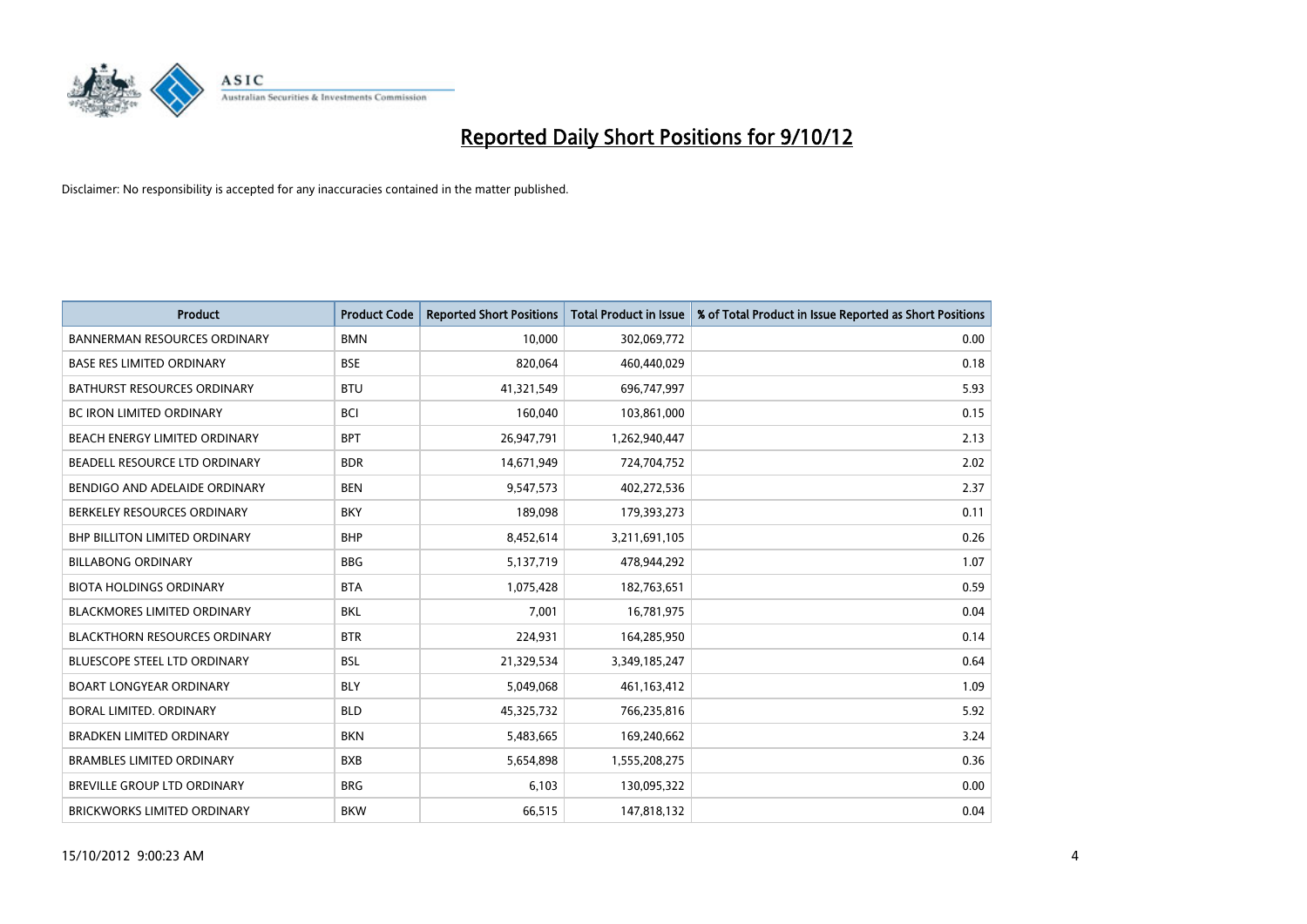

| <b>Product</b>                          | <b>Product Code</b> | <b>Reported Short Positions</b> | <b>Total Product in Issue</b> | % of Total Product in Issue Reported as Short Positions |
|-----------------------------------------|---------------------|---------------------------------|-------------------------------|---------------------------------------------------------|
| BT INVESTMENT MNGMNT ORDINARY           | <b>BTT</b>          | 387,333                         | 267,906,977                   | 0.14                                                    |
| BUCCANEER ENERGY LTD ORDINARY           | <b>BCC</b>          | 3,305,000                       | 1,321,445,371                 | 0.25                                                    |
| <b>BURU ENERGY ORDINARY</b>             | <b>BRU</b>          | 11,295,525                      | 265,577,599                   | 4.25                                                    |
| <b>BWP TRUST ORDINARY UNITS</b>         | <b>BWP</b>          | 4,962,568                       | 533,645,790                   | 0.93                                                    |
| CABCHARGE AUSTRALIA ORDINARY            | CAB                 | 4,629,195                       | 120,430,683                   | 3.84                                                    |
| <b>CALIBRE GROUP LTD ORDINARY</b>       | <b>CGH</b>          | 252,799                         | 293,192,506                   | 0.09                                                    |
| CALTEX AUSTRALIA ORDINARY               | <b>CTX</b>          | 3,627,393                       | 270,000,000                   | 1.34                                                    |
| CAPE LAMBERT RES LTD ORDINARY           | <b>CFE</b>          | 459,059                         | 689,108,792                   | 0.07                                                    |
| CARABELLA RES LTD ORDINARY              | <b>CLR</b>          | 78,579                          | 133,642,797                   | 0.06                                                    |
| <b>CARBON ENERGY ORDINARY</b>           | <b>CNX</b>          | 48,071                          | 776,306,566                   | 0.01                                                    |
| CARDNO LIMITED ORDINARY                 | CDD                 | 2,618,279                       | 138,578,044                   | 1.89                                                    |
| CARNARVON PETROLEUM ORDINARY            | <b>CVN</b>          | 3,982,327                       | 694,644,634                   | 0.57                                                    |
| CARSALES.COM LTD ORDINARY               | <b>CRZ</b>          | 12,827,627                      | 235,089,159                   | 5.46                                                    |
| CENTRO RETAIL AUST ORD/UNIT STAPLED SEC | <b>CRF</b>          | 17,468,020                      | 1,427,391,696                 | 1.22                                                    |
| <b>CERAMIC FUEL CELLS ORDINARY</b>      | <b>CFU</b>          | 275                             | 1,558,731,320                 | 0.00                                                    |
| CFS RETAIL TRUST GRP STAPLED SECURITIES | <b>CFX</b>          | 50,713,607                      | 2,828,495,659                 | 1.79                                                    |
| CHALLENGER DIV.PRO. STAPLED UNITS       | <b>CDI</b>          | 19,083                          | 214,101,013                   | 0.01                                                    |
| <b>CHALLENGER LIMITED ORDINARY</b>      | <b>CGF</b>          | 9,487,915                       | 544,652,710                   | 1.74                                                    |
| CHARTER HALL GROUP STAPLED US PROHIBIT. | <b>CHC</b>          | 405,310                         | 298,684,347                   | 0.14                                                    |
| <b>CHARTER HALL RETAIL UNITS</b>        | <b>COR</b>          | 1,903,471                       | 299.628.571                   | 0.64                                                    |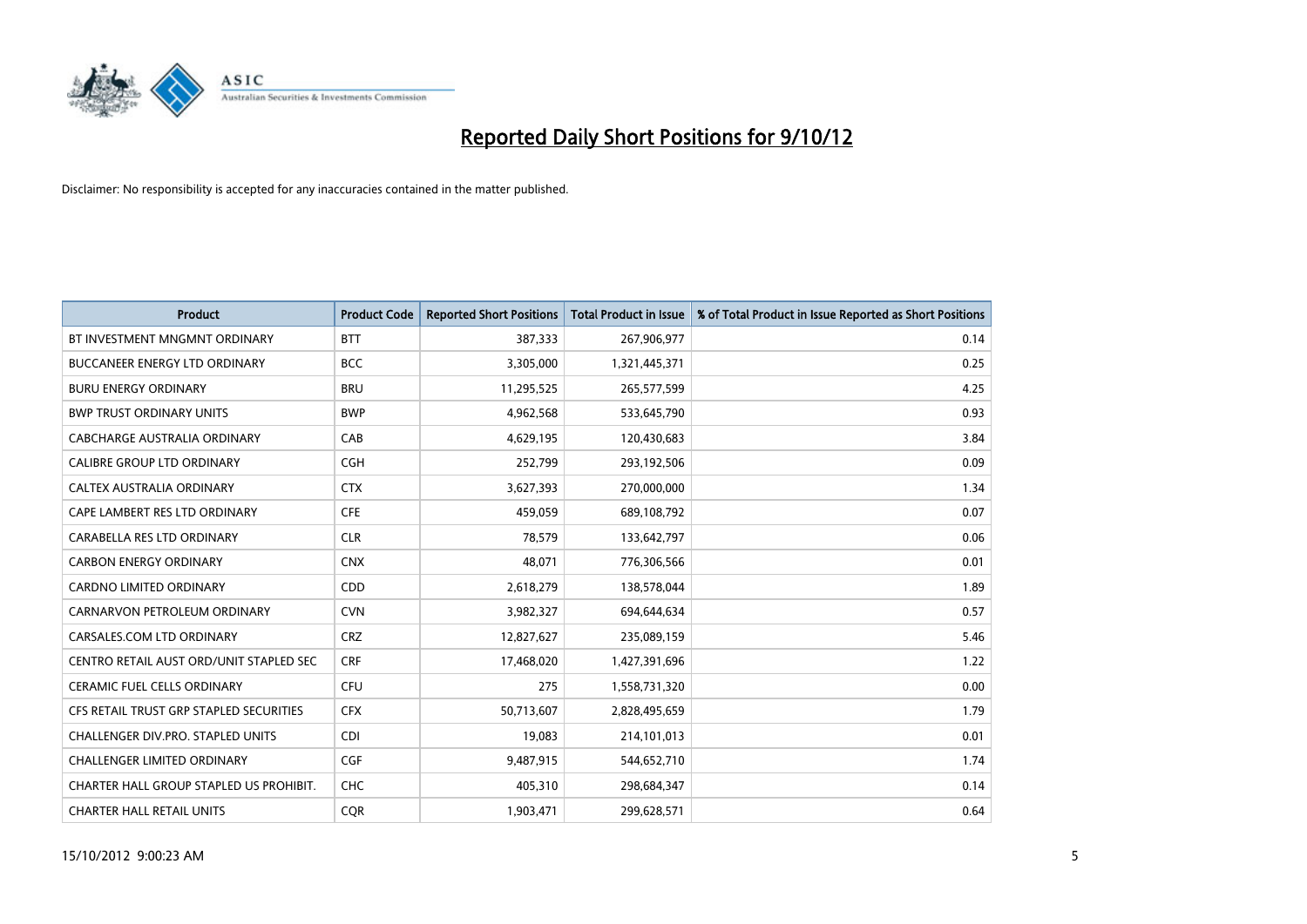

| <b>Product</b>                          | <b>Product Code</b> | <b>Reported Short Positions</b> | <b>Total Product in Issue</b> | % of Total Product in Issue Reported as Short Positions |
|-----------------------------------------|---------------------|---------------------------------|-------------------------------|---------------------------------------------------------|
| <b>CHORUS LIMITED ORDINARY</b>          | <b>CNU</b>          | 859,369                         | 385,082,123                   | 0.22                                                    |
| CITIGOLD CORP LTD ORDINARY              | <b>CTO</b>          | 1,055,317                       | 1,238,622,051                 | 0.09                                                    |
| <b>CLOUGH LIMITED ORDINARY</b>          | <b>CLO</b>          | 173,132                         | 773,989,006                   | 0.02                                                    |
| <b>CNPR GRP UNITS/ORD STAPLED</b>       | <b>CNP</b>          | 2,537                           | 972,414,514                   | 0.00                                                    |
| COAL OF AFRICA LTD ORDINARY             | <b>CZA</b>          | 90,137                          | 800,951,034                   | 0.01                                                    |
| <b>COALSPUR MINES LTD ORDINARY</b>      | CPL                 | 12,705,381                      | 620,729,899                   | 2.05                                                    |
| COCA-COLA AMATIL ORDINARY               | <b>CCL</b>          | 4,568,126                       | 761,319,007                   | 0.60                                                    |
| <b>COCHLEAR LIMITED ORDINARY</b>        | <b>COH</b>          | 4,691,744                       | 56,972,605                    | 8.24                                                    |
| COCKATOO COAL ORDINARY                  | <b>COK</b>          | 13,887,743                      | 1,016,746,908                 | 1.37                                                    |
| <b>COLLINS FOODS LTD ORDINARY</b>       | <b>CKF</b>          | 23,670                          | 93,000,003                    | 0.03                                                    |
| COMMONWEALTH BANK, ORDINARY             | <b>CBA</b>          | 15,042,108                      | 1,592,154,780                 | 0.94                                                    |
| COMMONWEALTH PROP ORDINARY UNITS        | <b>CPA</b>          | 17,235,464                      | 2,347,003,413                 | 0.73                                                    |
| <b>COMPASS RESOURCES ORDINARY</b>       | <b>CMR</b>          | 7,472                           | 1,403,744,100                 | 0.00                                                    |
| <b>COMPUTERSHARE LTD ORDINARY</b>       | <b>CPU</b>          | 8,560,284                       | 555,664,059                   | 1.54                                                    |
| CONSOLIDATED MEDIA, ORDINARY            | <b>CMI</b>          | 60,162                          | 561,834,996                   | 0.01                                                    |
| CONTINENTAL COAL LTD ORDINARY           | CCC                 | 983                             | 445,894,046                   | 0.00                                                    |
| <b>COOPER ENERGY LTD ORDINARY</b>       | <b>COE</b>          | 580,949                         | 328,694,257                   | 0.18                                                    |
| CREDIT CORP GROUP ORDINARY              | <b>CCP</b>          | 45,170                          | 45,932,899                    | 0.10                                                    |
| <b>CROMWELL PROP STAPLED SECURITIES</b> | <b>CMW</b>          | 106,382                         | 1,205,202,714                 | 0.01                                                    |
| <b>CROWN LIMITED ORDINARY</b>           | <b>CWN</b>          | 7.344.344                       | 728,394,185                   | 1.01                                                    |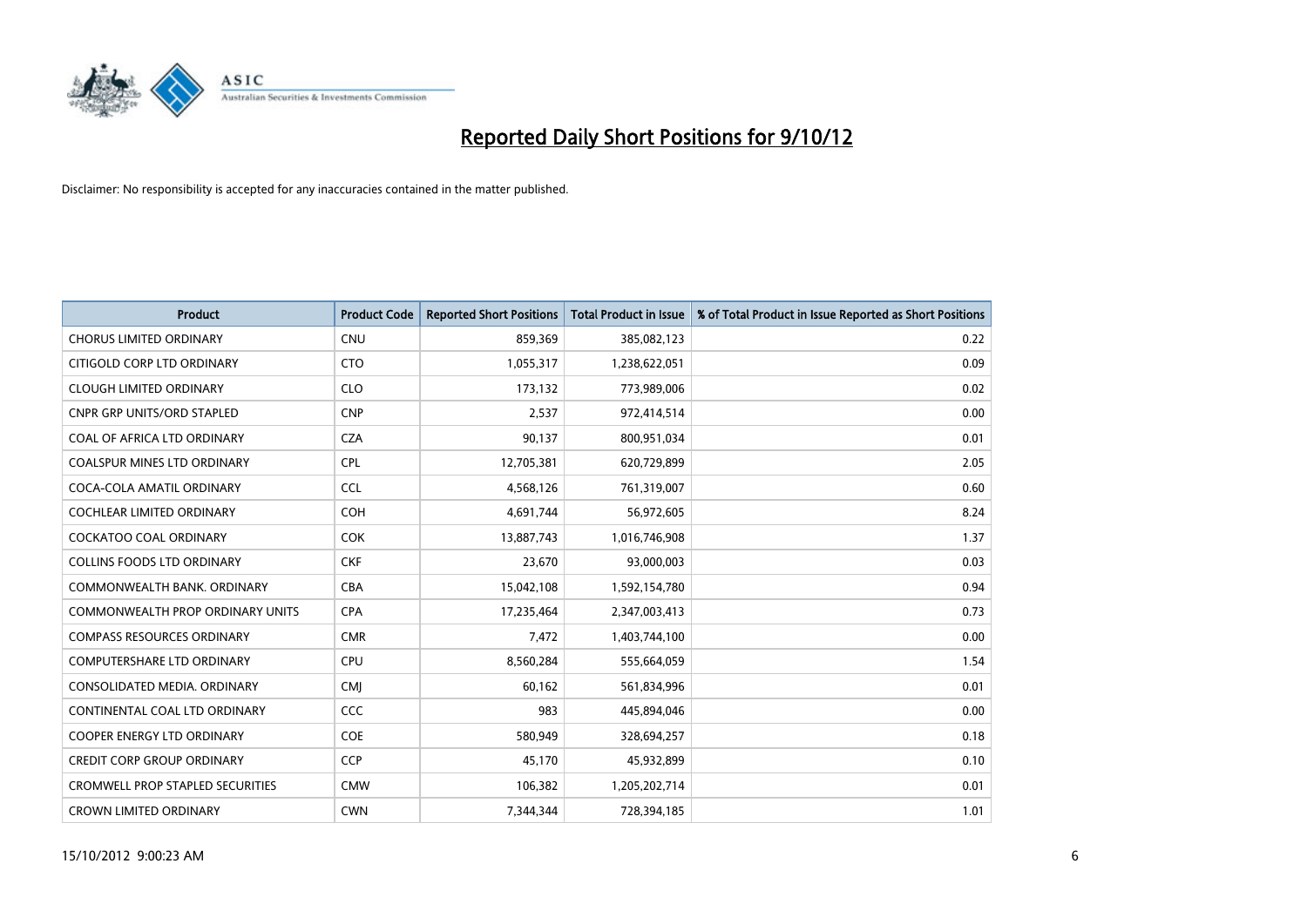

| <b>Product</b>                       | <b>Product Code</b> | <b>Reported Short Positions</b> | <b>Total Product in Issue</b> | % of Total Product in Issue Reported as Short Positions |
|--------------------------------------|---------------------|---------------------------------|-------------------------------|---------------------------------------------------------|
| <b>CSG LIMITED ORDINARY</b>          | CSV                 | 786,685                         | 282,567,499                   | 0.28                                                    |
| <b>CSL LIMITED ORDINARY</b>          | <b>CSL</b>          | 2,994,126                       | 505,411,877                   | 0.59                                                    |
| <b>CSR LIMITED ORDINARY</b>          | <b>CSR</b>          | 45, 143, 313                    | 506,000,315                   | 8.92                                                    |
| <b>CUDECO LIMITED ORDINARY</b>       | CDU                 | 4,588,688                       | 188,183,961                   | 2.44                                                    |
| <b>CUE ENERGY RESOURCE ORDINARY</b>  | <b>CUE</b>          | 24,777                          | 698,119,720                   | 0.00                                                    |
| DART ENERGY LTD ORDINARY             | <b>DTE</b>          | 16,300,239                      | 769,340,406                   | 2.12                                                    |
| DATA#3 LIMITED ORDINARY              | <b>DTL</b>          | 50,010                          | 153,974,950                   | 0.03                                                    |
| DAVID JONES LIMITED ORDINARY         | <b>DIS</b>          | 47,226,011                      | 528,655,600                   | 8.93                                                    |
| <b>DECMIL GROUP LIMITED ORDINARY</b> | <b>DCG</b>          | 964,682                         | 167,567,757                   | 0.58                                                    |
| DEXUS PROPERTY GROUP STAPLED UNITS   | <b>DXS</b>          | 10,955,184                      | 4,839,024,176                 | 0.23                                                    |
| DISCOVERY METALS LTD ORDINARY        | <b>DML</b>          | 7,509,145                       | 484,771,941                   | 1.55                                                    |
| DOMINO PIZZA ENTERPR ORDINARY        | <b>DMP</b>          | 500,597                         | 70,092,674                    | 0.71                                                    |
| DORAY MINERALS LTD ORDINARY          | <b>DRM</b>          | 179,107                         | 81,626,525                    | 0.22                                                    |
| DOWNER EDI LIMITED ORDINARY          | <b>DOW</b>          | 10,354,703                      | 429,100,296                   | 2.41                                                    |
| DRILLSEARCH ENERGY ORDINARY          | <b>DLS</b>          | 2,140,522                       | 386,468,803                   | 0.55                                                    |
| DUET GROUP STAPLED US PROHIBIT.      | <b>DUE</b>          | 6,543,546                       | 1,116,638,606                 | 0.59                                                    |
| DULUXGROUP LIMITED ORDINARY          | <b>DLX</b>          | 10,302,073                      | 368,984,902                   | 2.79                                                    |
| <b>DWS LTD ORDINARY</b>              | <b>DWS</b>          |                                 | 132,362,763                   | 0.00                                                    |
| ECHO ENTERTAINMENT ORDINARY          | <b>EGP</b>          | 11,731,937                      | 825,672,730                   | 1.42                                                    |
| ELDERS LIMITED ORDINARY              | <b>ELD</b>          | 17,449,356                      | 448,598,480                   | 3.89                                                    |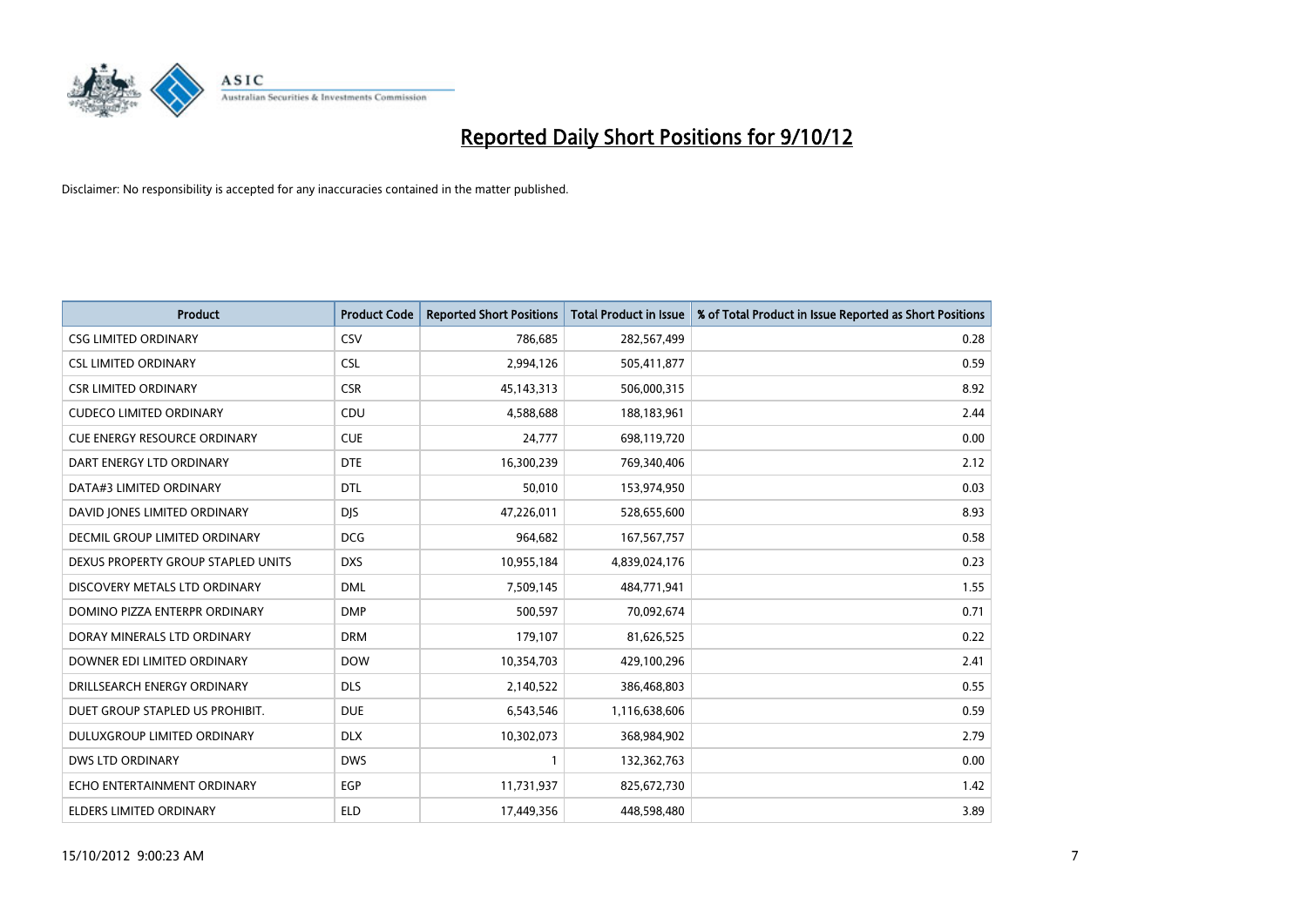

| <b>Product</b>                        | <b>Product Code</b> | <b>Reported Short Positions</b> | <b>Total Product in Issue</b> | % of Total Product in Issue Reported as Short Positions |
|---------------------------------------|---------------------|---------------------------------|-------------------------------|---------------------------------------------------------|
| ELEMENTAL MINERALS ORDINARY           | <b>ELM</b>          | 84.735                          | 243,614,280                   | 0.03                                                    |
| ELEMENTOS LIMITED ORDINARY            | <b>ELT</b>          | 16                              | 82,383,526                    | 0.00                                                    |
| <b>EMECO HOLDINGS ORDINARY</b>        | <b>EHL</b>          | 4,419,054                       | 631,237,586                   | 0.70                                                    |
| <b>ENDEAVOUR MIN CORP CDI 1:1</b>     | <b>EVR</b>          | 198,118                         | 124,063,901                   | 0.16                                                    |
| <b>ENERGY RESOURCES ORDINARY 'A'</b>  | <b>ERA</b>          | 6,892,379                       | 517,725,062                   | 1.33                                                    |
| <b>ENERGY WORLD CORPOR, ORDINARY</b>  | <b>EWC</b>          | 20,640,371                      | 1,734,166,672                 | 1.19                                                    |
| ENVESTRA LIMITED ORDINARY             | <b>ENV</b>          | 16,826,923                      | 1,572,392,111                 | 1.07                                                    |
| EQUATORIAL RES LTD ORDINARY           | <b>EQX</b>          | 115,557                         | 117,235,353                   | 0.10                                                    |
| EVOLUTION MINING LTD ORDINARY         | <b>EVN</b>          | 1,235,543                       | 707,605,713                   | 0.17                                                    |
| FAIRFAX MEDIA LTD ORDINARY            | <b>FXI</b>          | 315,820,820                     | 2,351,955,725                 | 13.43                                                   |
| <b>FAR LTD ORDINARY</b>               | <b>FAR</b>          | 21,000,000                      | 2,499,846,742                 | 0.84                                                    |
| FISHER & PAYKEL H. ORDINARY           | <b>FPH</b>          | 34,877                          | 538,087,084                   | 0.01                                                    |
| FKP PROPERTY GROUP STAPLED SECURITIES | <b>FKP</b>          | 75,020,431                      | 2,251,016,386                 | 3.33                                                    |
| FLEETWOOD CORP ORDINARY               | <b>FWD</b>          | 1,438,069                       | 59,304,823                    | 2.42                                                    |
| FLETCHER BUILDING ORDINARY            | <b>FBU</b>          | 10,726,680                      | 682,866,936                   | 1.57                                                    |
| <b>FLEXIGROUP LIMITED ORDINARY</b>    | <b>FXL</b>          | 165,283                         | 286,723,056                   | 0.06                                                    |
| FLIGHT CENTRE ORDINARY                | <b>FLT</b>          | 13,336,613                      | 100,149,257                   | 13.32                                                   |
| FLINDERS MINES LTD ORDINARY           | <b>FMS</b>          | 968,282                         | 1,821,300,404                 | 0.05                                                    |
| <b>FOCUS MINERALS LTD ORDINARY</b>    | <b>FML</b>          | 825,770                         | 4,320,773,701                 | 0.02                                                    |
| FORGE GROUP LIMITED ORDINARY          | FGE                 | 519,249                         | 86,169,014                    | 0.60                                                    |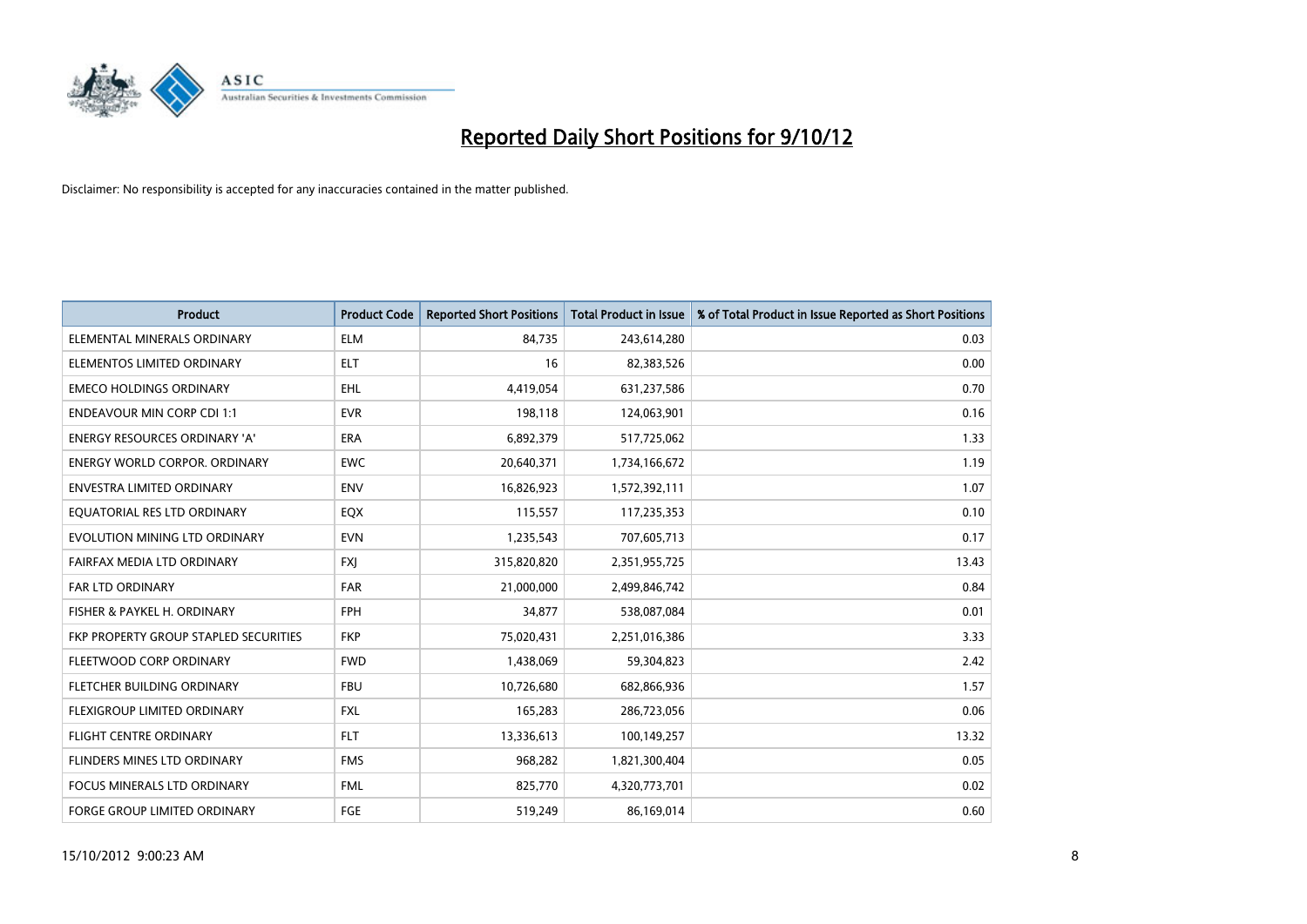

| <b>Product</b>                            | <b>Product Code</b> | <b>Reported Short Positions</b> | <b>Total Product in Issue</b> | % of Total Product in Issue Reported as Short Positions |
|-------------------------------------------|---------------------|---------------------------------|-------------------------------|---------------------------------------------------------|
| <b>FORTESCUE METALS GRP ORDINARY</b>      | <b>FMG</b>          | 221,467,647                     | 3,113,798,659                 | 7.11                                                    |
| <b>G.U.D. HOLDINGS ORDINARY</b>           | <b>GUD</b>          | 1,167,069                       | 71,341,319                    | 1.64                                                    |
| <b>G8 EDUCATION LIMITED ORDINARY</b>      | <b>GEM</b>          | 48,832                          | 236,093,926                   | 0.02                                                    |
| <b>GALAXY RESOURCES ORDINARY</b>          | <b>GXY</b>          | 3,172,051                       | 506,359,341                   | 0.63                                                    |
| <b>GENETIC TECHNOLOGIES ORDINARY</b>      | <b>GTG</b>          | 1,340,100                       | 464,771,819                   | 0.29                                                    |
| <b>GEODYNAMICS LIMITED ORDINARY</b>       | GDY                 | 850                             | 406,452,608                   | 0.00                                                    |
| <b>GINDALBIE METALS LTD ORDINARY</b>      | <b>GBG</b>          | 60,363,511                      | 1,247,487,454                 | 4.84                                                    |
| <b>GOODMAN FIELDER, ORDINARY</b>          | <b>GFF</b>          | 29,022,954                      | 1,955,559,207                 | 1.48                                                    |
| <b>GOODMAN GROUP STAPLED US PROHIBIT.</b> | <b>GMG</b>          | 11,100,496                      | 1,607,517,309                 | 0.69                                                    |
| <b>GPT GROUP STAPLED SEC.</b>             | <b>GPT</b>          | 5,807,754                       | 1,766,785,075                 | 0.33                                                    |
| <b>GRAINCORP LIMITED A CLASS ORDINARY</b> | <b>GNC</b>          | 2,936,231                       | 228,241,481                   | 1.29                                                    |
| <b>GRANGE RESOURCES, ORDINARY</b>         | <b>GRR</b>          | 2,841,369                       | 1,155,487,102                 | 0.25                                                    |
| <b>GREENLAND MIN EN LTD ORDINARY</b>      | GGG                 | 3,618,192                       | 457,171,822                   | 0.79                                                    |
| <b>GRYPHON MINERALS LTD ORDINARY</b>      | GRY                 | 19,528,832                      | 348,264,983                   | 5.61                                                    |
| <b>GUILDFORD COAL LTD ORDINARY</b>        | <b>GUF</b>          | 1,750,823                       | 521,046,899                   | 0.34                                                    |
| <b>GUIARAT NRE COAL LTD ORDINARY</b>      | <b>GNM</b>          | 8,100                           | 1,123,137,858                 | 0.00                                                    |
| <b>GUNNS LIMITED ORDINARY</b>             | <b>GNS</b>          | 51,528,090                      | 848,401,559                   | 6.07                                                    |
| <b>GWA GROUP LTD ORDINARY</b>             | <b>GWA</b>          | 10,549,425                      | 302,005,514                   | 3.49                                                    |
| HARVEY NORMAN ORDINARY                    | <b>HVN</b>          | 95,473,246                      | 1,062,316,784                 | 8.99                                                    |
| <b>HASTIE GROUP LIMITED ORDINARY</b>      | <b>HST</b>          | 233.914                         | 137,353,504                   | 0.17                                                    |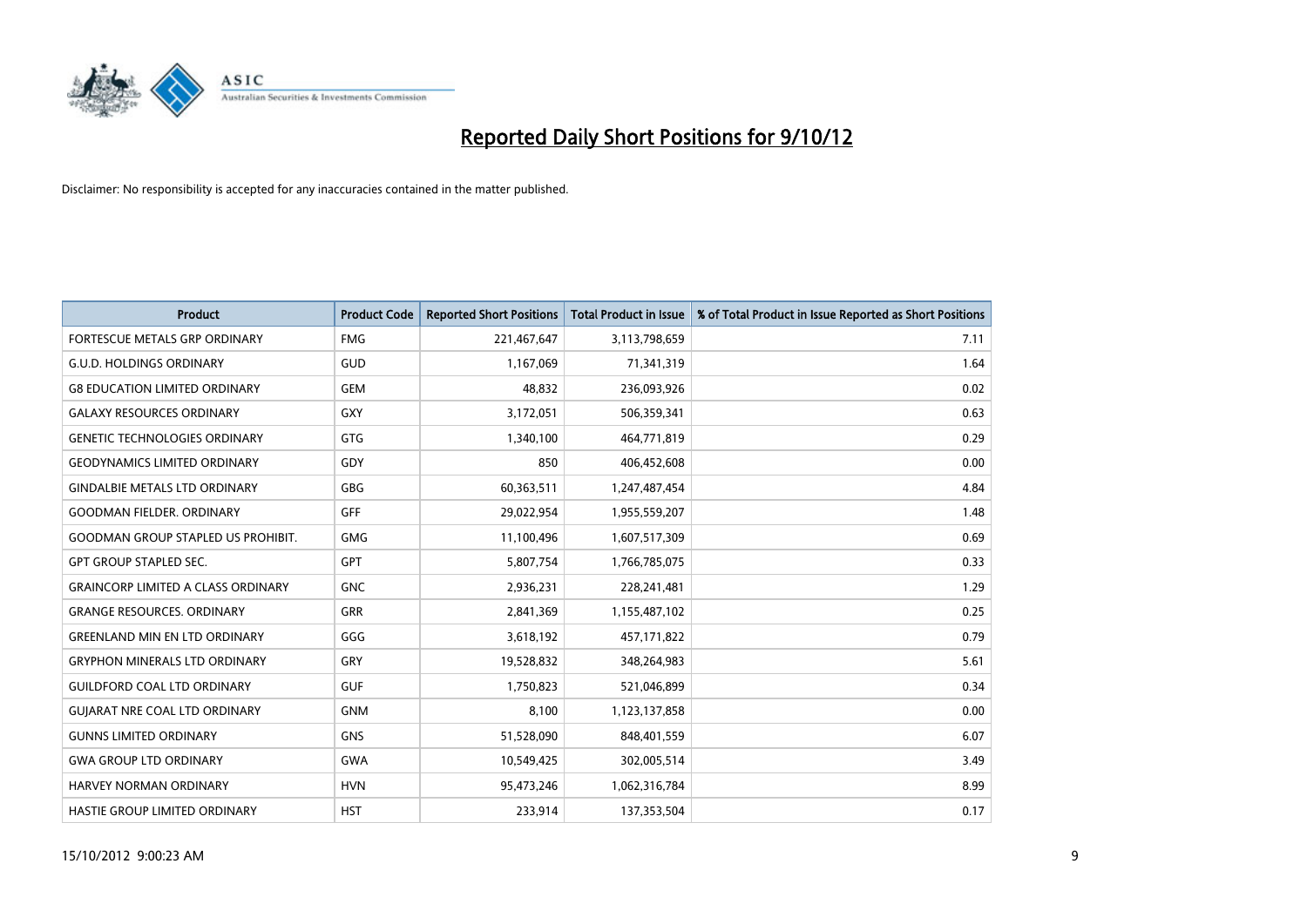

| <b>Product</b>                           | <b>Product Code</b> | <b>Reported Short Positions</b> | <b>Total Product in Issue</b> | % of Total Product in Issue Reported as Short Positions |
|------------------------------------------|---------------------|---------------------------------|-------------------------------|---------------------------------------------------------|
| HASTINGS DIVERSIFIED STAPLED SECURITY    | <b>HDF</b>          | 351,116                         | 530,001,072                   | 0.07                                                    |
| <b>HENDERSON GROUP CDI 1:1</b>           | <b>HGG</b>          | 6,547,561                       | 706,654,885                   | 0.93                                                    |
| HFA HOLDINGS LIMITED ORDINARY            | <b>HFA</b>          | 3.809                           | 117,332,831                   | 0.00                                                    |
| HILLGROVE RES LTD ORDINARY               | <b>HGO</b>          | 2,546,474                       | 1,022,760,221                 | 0.25                                                    |
| <b>HILLS HOLDINGS LTD ORDINARY</b>       | <b>HIL</b>          | 2,574,115                       | 246,500,444                   | 1.04                                                    |
| HORIZON OIL LIMITED ORDINARY             | <b>HZN</b>          | 27,480,441                      | 1,130,811,515                 | 2.43                                                    |
| <b>ICON ENERGY LIMITED ORDINARY</b>      | <b>ICN</b>          | 72                              | 469,301,394                   | 0.00                                                    |
| <b>IINET LIMITED ORDINARY</b>            | <b>IIN</b>          | 820                             | 161,038,847                   | 0.00                                                    |
| ILUKA RESOURCES ORDINARY                 | ILU                 | 48,758,674                      | 418,700,517                   | 11.65                                                   |
| <b>IMDEX LIMITED ORDINARY</b>            | <b>IMD</b>          | 1,740,838                       | 208,235,426                   | 0.84                                                    |
| <b>INCITEC PIVOT ORDINARY</b>            | IPL                 | 7,907,180                       | 1,628,730,107                 | 0.49                                                    |
| <b>INDEPENDENCE GROUP ORDINARY</b>       | <b>IGO</b>          | 11,695,931                      | 232,882,535                   | 5.02                                                    |
| <b>INDOCHINE MINING LTD ORDINARY</b>     | <b>IDC</b>          | 110,000                         | 546,306,846                   | 0.02                                                    |
| <b>INDOPHIL RESOURCES ORDINARY</b>       | <b>IRN</b>          | 1,182,458                       | 1,203,146,194                 | 0.10                                                    |
| <b>INDUSTREA LIMITED ORDINARY</b>        | IDL                 | 8,773,830                       | 370,268,218                   | 2.37                                                    |
| <b>INFIGEN ENERGY STAPLED SECURITIES</b> | <b>IFN</b>          | 3,360,892                       | 762,265,972                   | 0.44                                                    |
| <b>INSURANCE AUSTRALIA ORDINARY</b>      | IAG                 | 5,294,869                       | 2,079,034,021                 | 0.25                                                    |
| INTEGRA MINING LTD. ORDINARY             | <b>IGR</b>          | 988,355                         | 934,440,899                   | 0.11                                                    |
| <b>INTREPID MINES ORDINARY</b>           | <b>IAU</b>          | 6,327,400                       | 553,751,671                   | 1.14                                                    |
| INVESTA OFFICE FUND STAPLED SECURITIES   | <b>IOF</b>          | 1,477,469                       | 614,047,458                   | 0.24                                                    |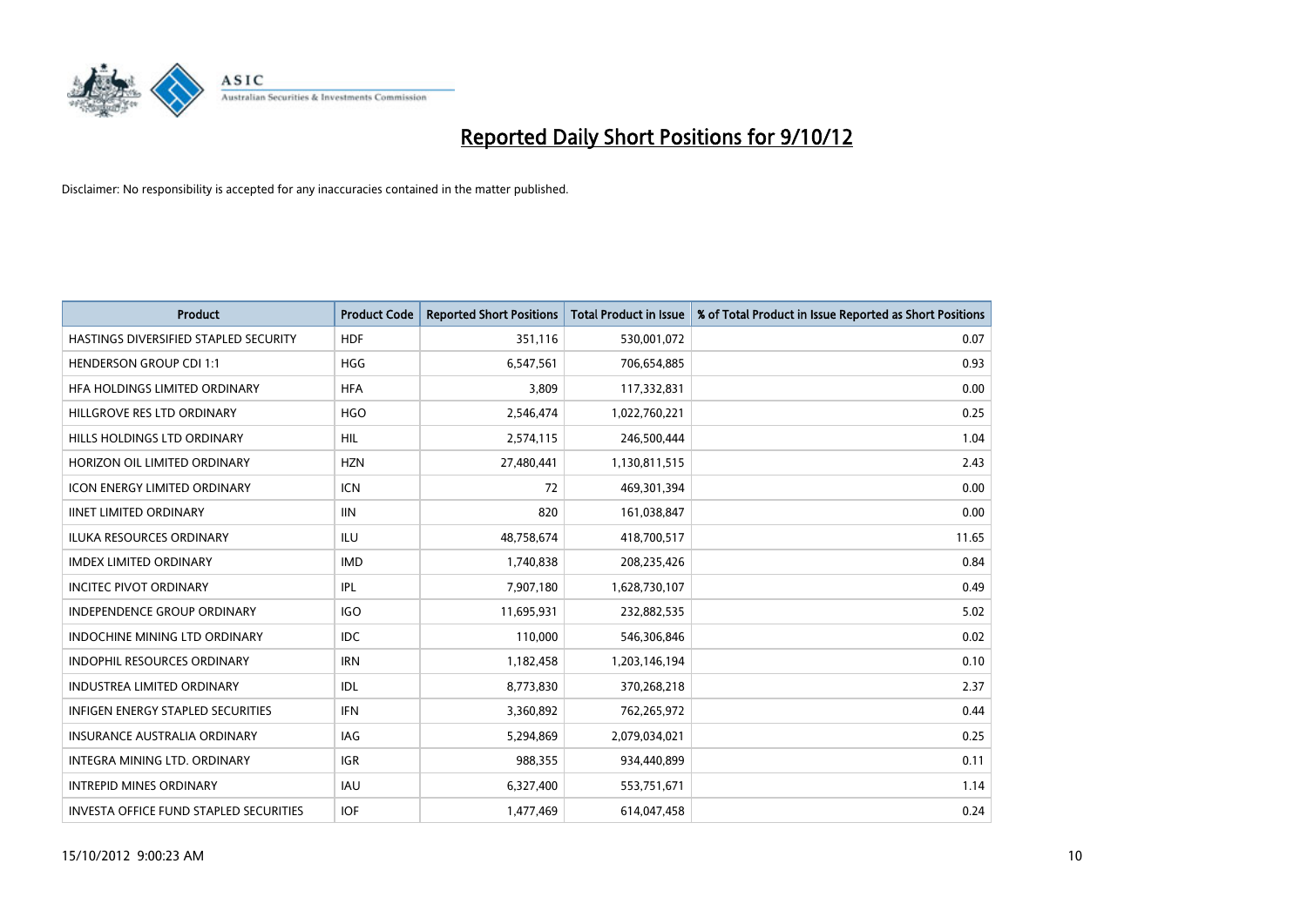

| <b>Product</b>                            | <b>Product Code</b> | <b>Reported Short Positions</b> | <b>Total Product in Issue</b> | % of Total Product in Issue Reported as Short Positions |
|-------------------------------------------|---------------------|---------------------------------|-------------------------------|---------------------------------------------------------|
| <b>INVOCARE LIMITED ORDINARY</b>          | IVC                 | 3,357,872                       | 110,030,298                   | 3.05                                                    |
| ION LIMITED ORDINARY                      | <b>ION</b>          | 164,453                         | 256,365,105                   | 0.06                                                    |
| <b>IOOF HOLDINGS LTD ORDINARY</b>         | IFL                 | 2,343,489                       | 229,794,395                   | 1.02                                                    |
| <b>IRESS LIMITED ORDINARY</b>             | <b>IRE</b>          | 2,515,562                       | 128,620,231                   | 1.96                                                    |
| <b>IRON ORE HOLDINGS ORDINARY</b>         | <b>IOH</b>          | 39,352                          | 161,174,005                   | 0.02                                                    |
| ISHARES MSCI AUS 200 ISHARES MSCI AUS 200 | <b>IOZ</b>          | 8,709                           | 6,006,227                     | 0.14                                                    |
| <b>IVANHOE AUSTRALIA ORDINARY</b>         | <b>IVA</b>          | 2,117,920                       | 555,583,643                   | 0.38                                                    |
| JAMES HARDIE INDUST CHESS DEPOSITARY INT  | <b>IHX</b>          | 9,191,468                       | 439,555,152                   | 2.09                                                    |
| <b>IB HI-FI LIMITED ORDINARY</b>          | <b>IBH</b>          | 22,058,606                      | 98,850,643                    | 22.32                                                   |
| <b>JUPITER MINES ORDINARY</b>             | <b>IMS</b>          | 481                             | 2,281,835,383                 | 0.00                                                    |
| KAGARA LTD ORDINARY                       | <b>KZL</b>          | 3,000,293                       | 798,953,117                   | 0.38                                                    |
| KANGAROO RES LTD ORDINARY                 | <b>KRL</b>          | 144,005                         | 3,434,430,012                 | 0.00                                                    |
| KAROON GAS AUSTRALIA ORDINARY             | <b>KAR</b>          | 1,339,234                       | 221,420,769                   | 0.60                                                    |
| KATHMANDU HOLD LTD ORDINARY               | <b>KMD</b>          | 594,788                         | 200,165,940                   | 0.30                                                    |
| <b>KBL MINING LIMITED ORDINARY</b>        | KBL                 | 1,820                           | 292,335,629                   | 0.00                                                    |
| KENTOR GOLD LIMITED ORDINARY              | KGL                 | 275                             | 140,040,563                   | 0.00                                                    |
| KINGSGATE CONSOLID. ORDINARY              | <b>KCN</b>          | 7,633,185                       | 151,744,838                   | 5.03                                                    |
| KINGSROSE MINING LTD ORDINARY             | <b>KRM</b>          | 70,543                          | 289,893,617                   | 0.02                                                    |
| LEIGHTON HOLDINGS ORDINARY                | LEI                 | 15,427,477                      | 337,088,765                   | 4.58                                                    |
| LEND LEASE GROUP UNIT/ORD STAPLED         | LLC                 | 5,669,500                       | 574,351,883                   | 0.99                                                    |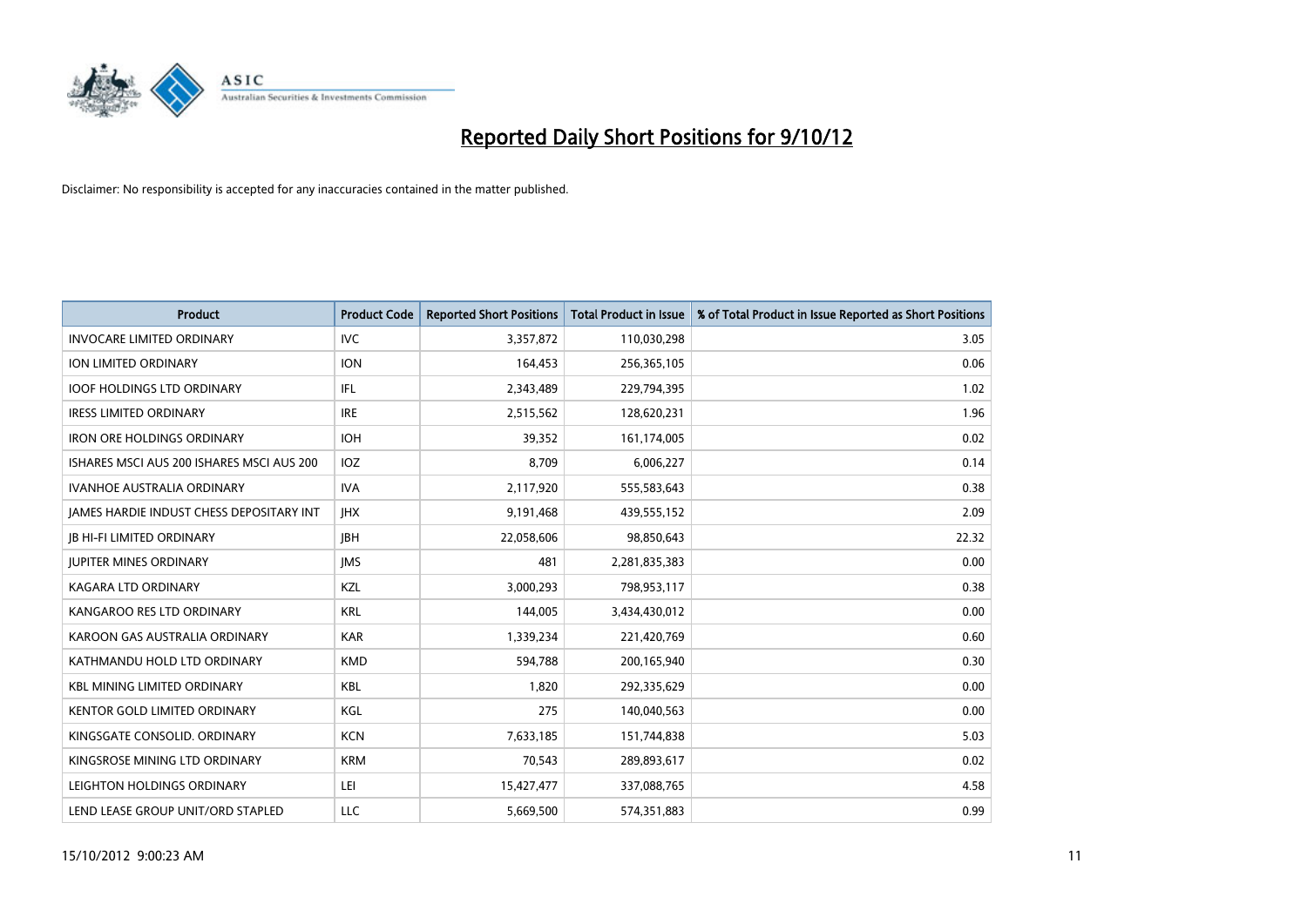

| <b>Product</b>                        | <b>Product Code</b> | <b>Reported Short Positions</b> | <b>Total Product in Issue</b> | % of Total Product in Issue Reported as Short Positions |
|---------------------------------------|---------------------|---------------------------------|-------------------------------|---------------------------------------------------------|
| LINC ENERGY LTD ORDINARY              | <b>LNC</b>          | 20,260,301                      | 504,487,631                   | 4.02                                                    |
| LIQUEFIED NATURAL ORDINARY            | LNG                 | 272,800                         | 267,699,015                   | 0.10                                                    |
| LYNAS CORPORATION ORDINARY            | <b>LYC</b>          | 233,910,058                     | 1,716,159,363                 | 13.63                                                   |
| M2 TELECOMMUNICATION ORDINARY         | <b>MTU</b>          | 4,660,671                       | 156,806,954                   | 2.97                                                    |
| <b>MACA LIMITED ORDINARY</b>          | <b>MLD</b>          | 67,956                          | 150,000,000                   | 0.05                                                    |
| <b>MACMAHON HOLDINGS ORDINARY</b>     | <b>MAH</b>          | 6,371,596                       | 741,316,038                   | 0.86                                                    |
| MACO ATLAS ROADS GRP ORDINARY STAPLED | <b>MOA</b>          | 3,712,763                       | 478,531,436                   | 0.78                                                    |
| MACQUARIE GROUP LTD ORDINARY          | <b>MOG</b>          | 8,218,694                       | 339,207,464                   | 2.42                                                    |
| MAGELLAN FIN GRP LTD ORDINARY         | <b>MFG</b>          | 7,851                           | 152,558,341                   | 0.01                                                    |
| MAGELLAN FLAGSHIP ORDINARY            | <b>MFF</b>          | 694                             | 344,844,354                   | 0.00                                                    |
| MARENGO MINING ORDINARY               | <b>MGO</b>          | 39,850                          | 1,137,720,551                 | 0.00                                                    |
| <b>MATRIX C &amp; E LTD ORDINARY</b>  | <b>MCE</b>          | 3,337,857                       | 94,555,428                    | 3.53                                                    |
| MAVERICK DRILLING ORDINARY            | <b>MAD</b>          | 2,913,491                       | 452,726,751                   | 0.64                                                    |
| MAYNE PHARMA LTD ORDINARY             | <b>MYX</b>          | 39,000                          | 152,153,044                   | 0.03                                                    |
| MCMILLAN SHAKESPEARE ORDINARY         | <b>MMS</b>          | 30,337                          | 74,523,965                    | 0.04                                                    |
| MEDUSA MINING LTD ORDINARY            | <b>MML</b>          | 1,396,438                       | 188,903,911                   | 0.74                                                    |
| MELBOURNE IT LIMITED ORDINARY         | <b>MLB</b>          | 493,224                         | 81,965,992                    | 0.60                                                    |
| MEO AUSTRALIA LTD ORDINARY            | <b>MEO</b>          | 3,966,737                       | 539,913,260                   | 0.73                                                    |
| <b>MERMAID MARINE ORDINARY</b>        | <b>MRM</b>          | 1,651,983                       | 223,551,342                   | 0.74                                                    |
| MESOBLAST LIMITED ORDINARY            | <b>MSB</b>          | 18,294,357                      | 284,478,361                   | 6.43                                                    |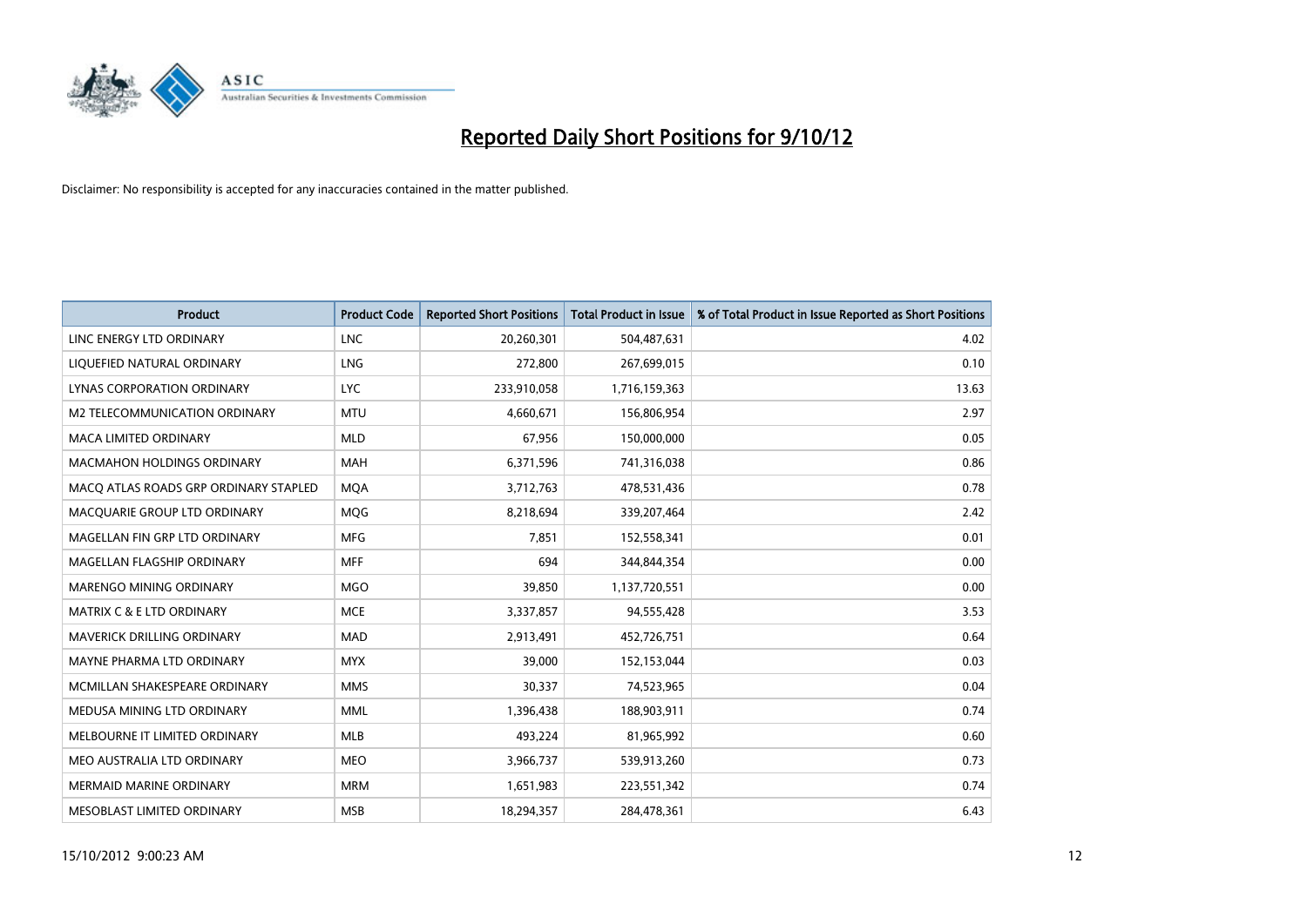

| <b>Product</b>                     | <b>Product Code</b> | <b>Reported Short Positions</b> | <b>Total Product in Issue</b> | % of Total Product in Issue Reported as Short Positions |
|------------------------------------|---------------------|---------------------------------|-------------------------------|---------------------------------------------------------|
| METALS X LIMITED ORDINARY          | <b>MLX</b>          | 2,654,668                       | 1,316,663,257                 | 0.20                                                    |
| METCASH LIMITED ORDINARY           | <b>MTS</b>          | 54,779,484                      | 880,704,786                   | 6.22                                                    |
| METGASCO LIMITED ORDINARY          | <b>MEL</b>          | 6.745                           | 391,724,302                   | 0.00                                                    |
| MICLYN EXP OFFSHR ORDINARY         | <b>MIO</b>          | 98,583                          | 278,639,188                   | 0.04                                                    |
| MILTON CORPORATION ORDINARY        | <b>MLT</b>          | 12,800                          | 121,625,655                   | 0.01                                                    |
| MINCOR RESOURCES NL ORDINARY       | <b>MCR</b>          | 2,469,025                       | 188,208,274                   | 1.31                                                    |
| MINERAL DEPOSITS ORDINARY          | <b>MDL</b>          | 454,571                         | 83,538,786                    | 0.54                                                    |
| MINERAL RESOURCES, ORDINARY        | <b>MIN</b>          | 5,762,943                       | 185,006,018                   | 3.12                                                    |
| MIRABELA NICKEL LTD ORDINARY       | <b>MBN</b>          | 13,143,687                      | 876,582,736                   | 1.50                                                    |
| MIRVAC GROUP STAPLED SECURITIES    | <b>MGR</b>          | 30,195,859                      | 3,425,587,451                 | 0.88                                                    |
| MOLOPO ENERGY LTD ORDINARY         | <b>MPO</b>          | 658,932                         | 245,849,711                   | 0.27                                                    |
| <b>MONADELPHOUS GROUP ORDINARY</b> | <b>MND</b>          | 4,879,807                       | 90,663,543                    | 5.38                                                    |
| MORTGAGE CHOICE LTD ORDINARY       | <b>MOC</b>          | 2,450,632                       | 122,819,572                   | 2.00                                                    |
| <b>MOUNT GIBSON IRON ORDINARY</b>  | <b>MGX</b>          | 15,316,400                      | 1,085,728,430                 | 1.41                                                    |
| MURCHISON METALS LTD ORDINARY      | <b>MMX</b>          | 1,129,720                       | 450,427,346                   | 0.25                                                    |
| MYER HOLDINGS LTD ORDINARY         | <b>MYR</b>          | 72,831,583                      | 583,384,551                   | 12.48                                                   |
| <b>MYSTATE LIMITED ORDINARY</b>    | <b>MYS</b>          | 20,991                          | 87,012,663                    | 0.02                                                    |
| NATIONAL AUST. BANK ORDINARY       | <b>NAB</b>          | 13,424,249                      | 2,297,237,138                 | 0.58                                                    |
| NAVITAS LIMITED ORDINARY           | <b>NVT</b>          | 10,452,302                      | 375,367,918                   | 2.78                                                    |
| NEON ENERGY LIMITED ORDINARY       | <b>NEN</b>          | 5,363,925                       | 509.439.518                   | 1.05                                                    |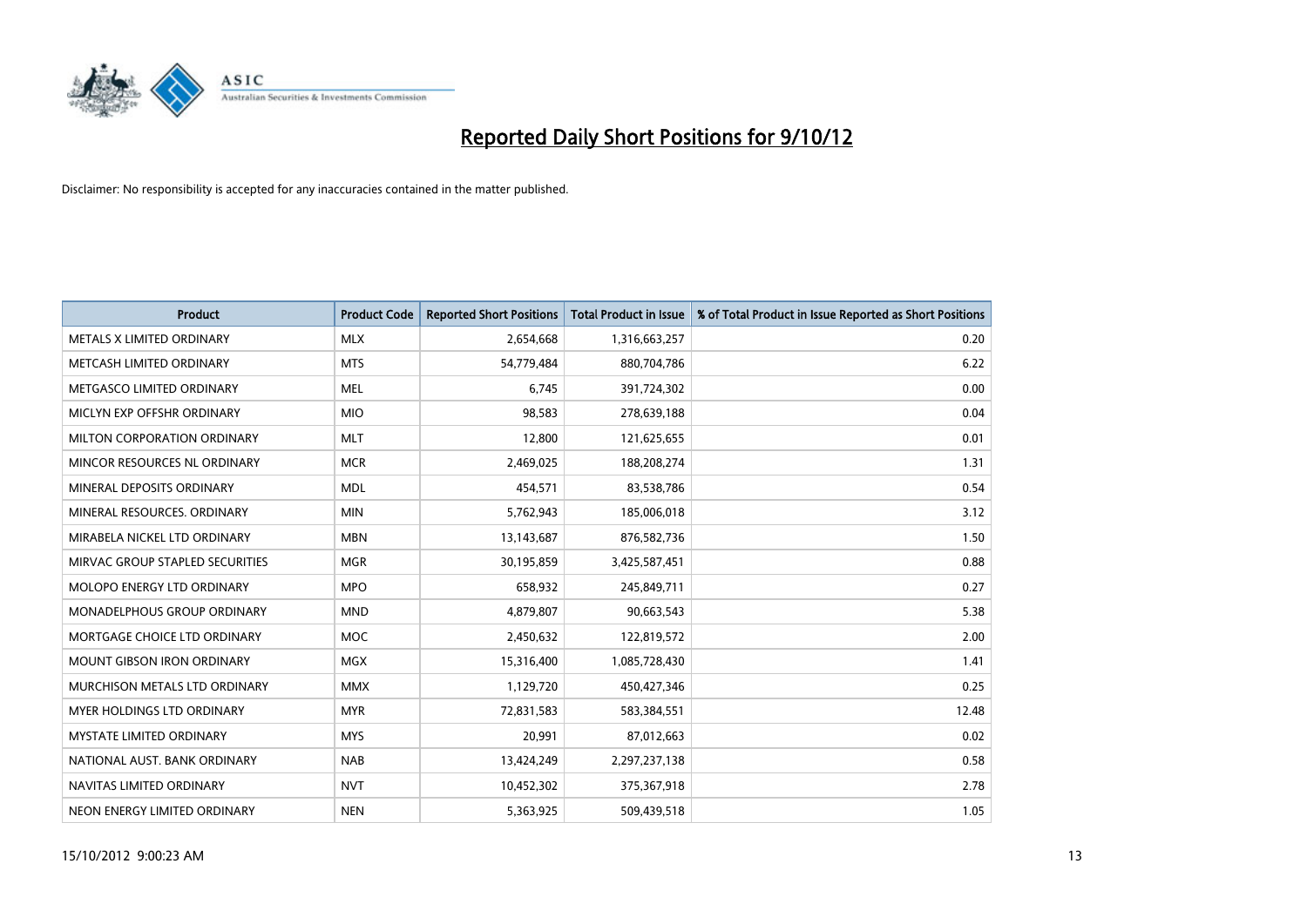

| <b>Product</b>                        | <b>Product Code</b> | <b>Reported Short Positions</b> | <b>Total Product in Issue</b> | % of Total Product in Issue Reported as Short Positions |
|---------------------------------------|---------------------|---------------------------------|-------------------------------|---------------------------------------------------------|
| NEW HOPE CORPORATION ORDINARY         | <b>NHC</b>          | 2,989,571                       | 830,526,815                   | 0.36                                                    |
| NEW STANDARD ENERGY ORDINARY          | <b>NSE</b>          | 454,954                         | 305,331,847                   | 0.15                                                    |
| NEWCREST MINING ORDINARY              | <b>NCM</b>          | 2,578,497                       | 765,000,000                   | 0.34                                                    |
| NEWS CORP A NON-VOTING CDI            | <b>NWSLV</b>        | 3,765,061                       | 1,556,223,261                 | 0.24                                                    |
| NEWS CORP B VOTING CDI                | <b>NWS</b>          | 1,863,387                       | 798,520,953                   | 0.23                                                    |
| NEWSAT LIMITED ORDINARY               | <b>NWT</b>          | 70,000                          | 233,052,157                   | 0.03                                                    |
| NEXTDC LIMITED ORDINARY               | <b>NXT</b>          | 2,650,865                       | 150,602,388                   | 1.76                                                    |
| NEXUS ENERGY LIMITED ORDINARY         | <b>NXS</b>          | 2,670,751                       | 1,329,821,159                 | 0.20                                                    |
| NIB HOLDINGS LIMITED ORDINARY         | <b>NHF</b>          | 133,711                         | 439,004,182                   | 0.03                                                    |
| NIDO PETROLEUM ORDINARY               | <b>NDO</b>          | 105,313                         | 1,390,829,818                 | 0.01                                                    |
| NOBLE MINERAL RES ORDINARY            | <b>NMG</b>          | 4,559,786                       | 655,522,952                   | 0.70                                                    |
| NORFOLK GROUP ORDINARY                | <b>NFK</b>          | 350                             | 158,890,730                   | 0.00                                                    |
| NORTHERN IRON LTD ORDINARY            | <b>NFE</b>          | 9,647,573                       | 369,980,113                   | 2.61                                                    |
| NORTHERN MIN LTD ORDINARY             | <b>NTU</b>          | 61,868                          | 208,877,285                   | 0.03                                                    |
| NORTHERN STAR ORDINARY                | <b>NST</b>          | 1,098,609                       | 423,968,168                   | 0.26                                                    |
| NRW HOLDINGS LIMITED ORDINARY         | <b>NWH</b>          | 4,162,664                       | 278,888,011                   | 1.49                                                    |
| NUFARM LIMITED ORDINARY               | <b>NUF</b>          | 6,959,819                       | 262,142,247                   | 2.65                                                    |
| OAKTON LIMITED ORDINARY               | <b>OKN</b>          | 117,931                         | 91,721,874                    | 0.13                                                    |
| OCEANAGOLD CORP. CHESS DEPOSITARY INT | <b>OGC</b>          | 1,454,225                       | 263, 187, 264                 | 0.55                                                    |
| OIL SEARCH LTD ORDINARY               | OSH                 | 4.429.474                       | 1,331,356,047                 | 0.33                                                    |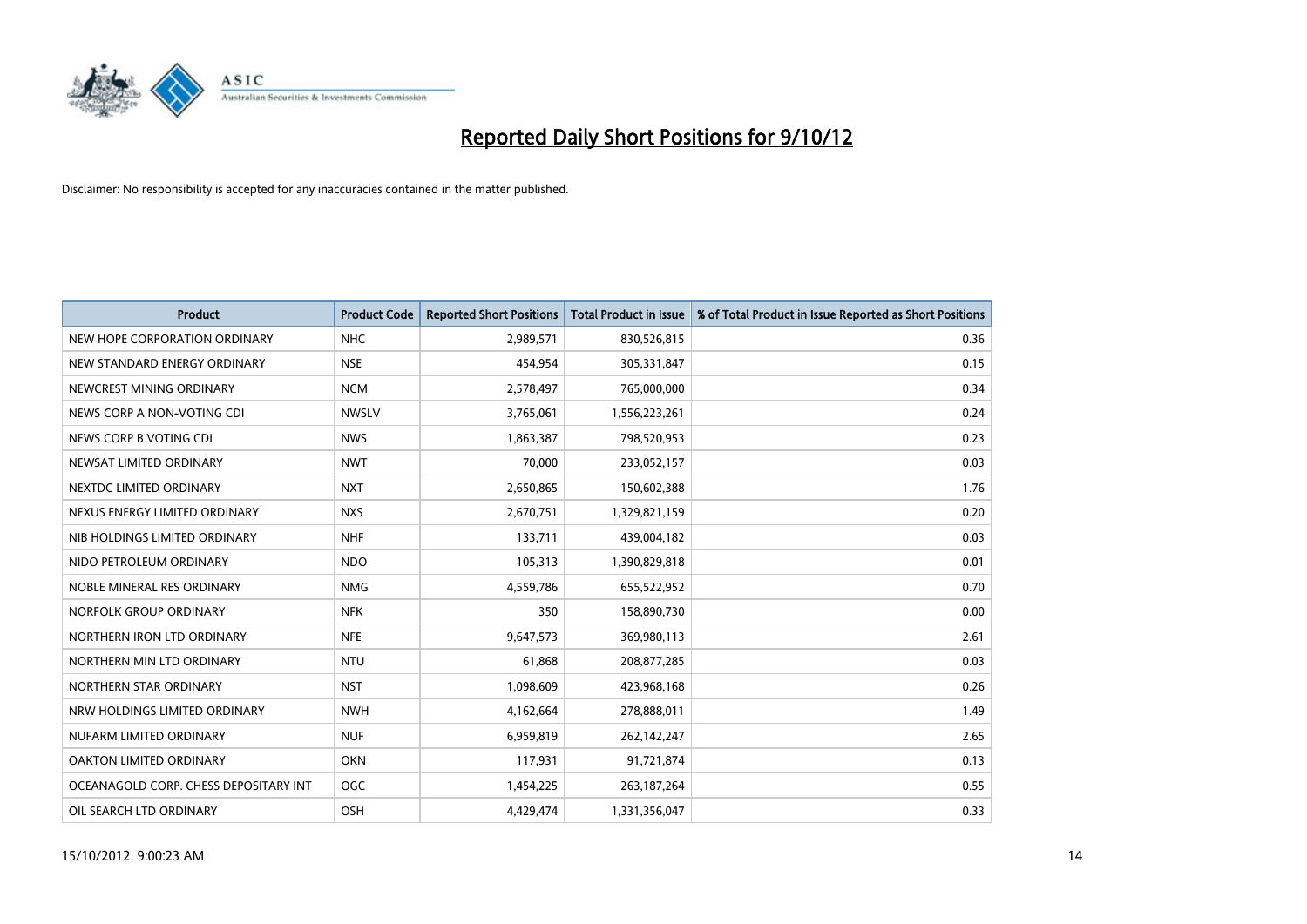

| <b>Product</b>               | <b>Product Code</b> | <b>Reported Short Positions</b> | <b>Total Product in Issue</b> | % of Total Product in Issue Reported as Short Positions |
|------------------------------|---------------------|---------------------------------|-------------------------------|---------------------------------------------------------|
| OM HOLDINGS LIMITED ORDINARY | <b>OMH</b>          | 4,249,945                       | 673,423,337                   | 0.63                                                    |
| ORICA LIMITED ORDINARY       | ORI                 | 2,181,763                       | 365,642,802                   | 0.60                                                    |
| ORIGIN ENERGY ORDINARY       | <b>ORG</b>          | 8,883,502                       | 1,093,602,431                 | 0.81                                                    |
| OROCOBRE LIMITED ORDINARY    | <b>ORE</b>          | 313,401                         | 103,195,029                   | 0.30                                                    |
| OROTONGROUP LIMITED ORDINARY | <b>ORL</b>          | 179,644                         | 40,880,902                    | 0.44                                                    |
| OZ MINERALS ORDINARY         | OZL                 | 5,447,860                       | 303,470,022                   | 1.80                                                    |
| PACIFIC BRANDS ORDINARY      | PBG                 | 8,026,369                       | 912,915,695                   | 0.88                                                    |
| PALADIN ENERGY LTD ORDINARY  | <b>PDN</b>          | 69,200,599                      | 836,825,651                   | 8.27                                                    |
| PANAUST LIMITED ORDINARY     | <b>PNA</b>          | 2,579,906                       | 605,443,685                   | 0.43                                                    |
| PANCONTINENTAL OIL ORDINARY  | <b>PCL</b>          | 352,706                         | 1,148,744,096                 | 0.03                                                    |
| PANORAMIC RESOURCES ORDINARY | PAN                 | 2,401,142                       | 255,681,195                   | 0.94                                                    |
| PAPERLINX LIMITED ORDINARY   | <b>PPX</b>          | 67,945                          | 609,280,761                   | 0.01                                                    |
| PAPILLON RES LTD ORDINARY    | PIR                 | 3,229,975                       | 248,800,149                   | 1.30                                                    |
| PEET LIMITED ORDINARY        | <b>PPC</b>          | 2,603,259                       | 321,013,141                   | 0.81                                                    |
| PERILYA LIMITED ORDINARY     | PEM                 | 45,902                          | 769,316,426                   | 0.01                                                    |
| PERPETUAL LIMITED ORDINARY   | PPT                 | 2,209,994                       | 41,980,678                    | 5.26                                                    |
| PERSEUS MINING LTD ORDINARY  | PRU                 | 8,064,620                       | 457,962,088                   | 1.76                                                    |
| PHARMAXIS LTD ORDINARY       | <b>PXS</b>          | 4,964,264                       | 307,888,389                   | 1.61                                                    |
| PLATINUM ASSET ORDINARY      | <b>PTM</b>          | 10,726,407                      | 561,347,878                   | 1.91                                                    |
| PLATINUM AUSTRALIA ORDINARY  | <b>PLA</b>          | 836,127                         | 504,968,043                   | 0.17                                                    |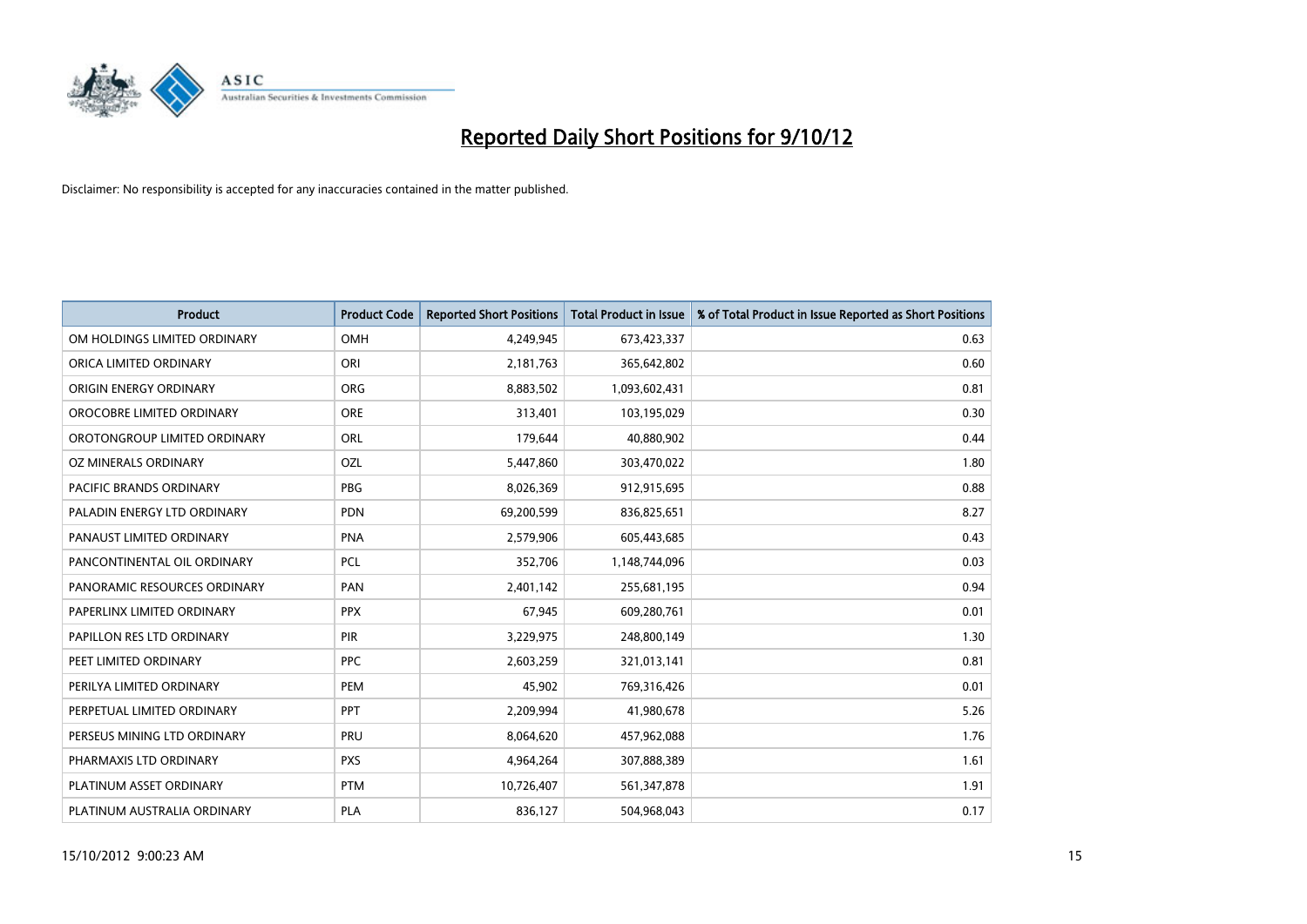

| <b>Product</b>                      | <b>Product Code</b> | <b>Reported Short Positions</b> | <b>Total Product in Issue</b> | % of Total Product in Issue Reported as Short Positions |
|-------------------------------------|---------------------|---------------------------------|-------------------------------|---------------------------------------------------------|
| PMI GOLD CORP CDI 1:1               | <b>PVM</b>          | 21,857                          | 73,075,149                    | 0.03                                                    |
| PMP LIMITED ORDINARY                | <b>PMP</b>          | 71,499                          | 323,781,124                   | 0.02                                                    |
| POTASH WEST NL ORDINARY             | <b>PWN</b>          | 10,000                          | 51,906,292                    | 0.02                                                    |
| PREMIER INVESTMENTS ORDINARY        | <b>PMV</b>          | 590,668                         | 155,260,478                   | 0.38                                                    |
| PRIMA BIOMED LTD ORDINARY           | PRR                 | 4,875,000                       | 1,066,063,388                 | 0.46                                                    |
| PRIMARY HEALTH CARE ORDINARY        | PRY                 | 21,601,293                      | 501,717,314                   | 4.31                                                    |
| PRIMEAG AUSTRALIA ORDINARY          | PAG                 | 120,597                         | 266,394,444                   | 0.05                                                    |
| PROGRAMMED ORDINARY                 | <b>PRG</b>          | 483,458                         | 118,175,280                   | 0.41                                                    |
| <b>QANTAS AIRWAYS ORDINARY</b>      | QAN                 | 22,065,774                      | 2,265,123,620                 | 0.97                                                    |
| OBE INSURANCE GROUP ORDINARY        | <b>OBE</b>          | 56,745,753                      | 1,181,684,901                 | 4.80                                                    |
| OR NATIONAL LIMITED ORDINARY        | <b>ORN</b>          | 13,071,020                      | 2,426,618,941                 | 0.54                                                    |
| ORXPHARMA LTD ORDINARY              | <b>QRX</b>          | 96,662                          | 144,577,206                   | 0.07                                                    |
| <b>QUBE LOGISTICS HLDG ORDINARY</b> | QUB                 | 7,563,103                       | 921,407,185                   | 0.82                                                    |
| RAMELIUS RESOURCES ORDINARY         | <b>RMS</b>          | 2,201,327                       | 336,256,949                   | 0.65                                                    |
| RAMSAY HEALTH CARE ORDINARY         | <b>RHC</b>          | 2,341,908                       | 202,081,252                   | 1.16                                                    |
| <b>RCR TOMLINSON ORDINARY</b>       | <b>RCR</b>          | 148,511                         | 132,406,265                   | 0.11                                                    |
| <b>REA GROUP ORDINARY</b>           | <b>REA</b>          | 209,292                         | 131,714,699                   | 0.16                                                    |
| <b>RECKON LIMITED ORDINARY</b>      | <b>RKN</b>          | 1,034,284                       | 129,488,015                   | 0.80                                                    |
| <b>RED 5 LIMITED ORDINARY</b>       | <b>RED</b>          | 85,132                          | 135,488,008                   | 0.06                                                    |
| <b>RED FORK ENERGY ORDINARY</b>     | <b>RFE</b>          | 962.337                         | 384,951,719                   | 0.25                                                    |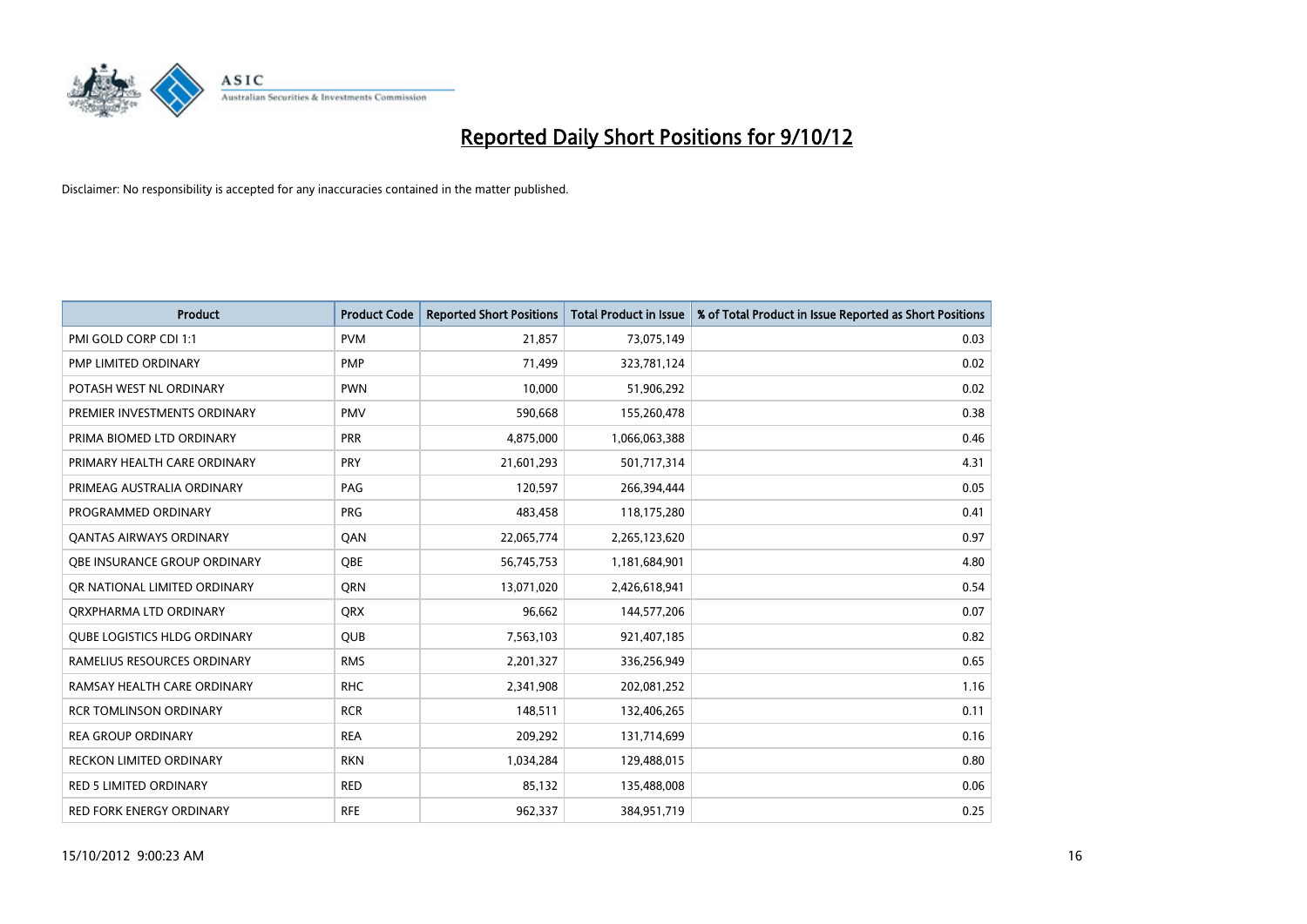

| <b>Product</b>                      | <b>Product Code</b> | <b>Reported Short Positions</b> | <b>Total Product in Issue</b> | % of Total Product in Issue Reported as Short Positions |
|-------------------------------------|---------------------|---------------------------------|-------------------------------|---------------------------------------------------------|
| REDBANK ENERGY LTD ORDINARY         | AEI                 | 13                              | 786,287                       | 0.00                                                    |
| REDFLEX HOLDINGS ORDINARY           | <b>RDF</b>          | 1,369                           | 110,427,830                   | 0.00                                                    |
| REECE AUSTRALIA LTD. ORDINARY       | <b>REH</b>          | 976                             | 99,600,000                    | 0.00                                                    |
| REED RESOURCES LTD ORDINARY         | <b>RDR</b>          | 314,784                         | 464,112,073                   | 0.07                                                    |
| <b>REGIS RESOURCES ORDINARY</b>     | <b>RRL</b>          | 157,915                         | 454,904,360                   | 0.03                                                    |
| RESMED INC CDI 10:1                 | <b>RMD</b>          | 1,630,114                       | 1,556,242,300                 | 0.10                                                    |
| RESOLUTE MINING ORDINARY            | <b>RSG</b>          | 1,604,092                       | 628,704,290                   | 0.26                                                    |
| <b>RESOURCE GENERATION ORDINARY</b> | <b>RES</b>          | 173                             | 262,895,652                   | 0.00                                                    |
| RETAIL FOOD GROUP ORDINARY          | <b>RFG</b>          | 320,174                         | 108,910,114                   | 0.29                                                    |
| REVERSE CORP LIMITED ORDINARY       | <b>REF</b>          | 100                             | 92,382,175                    | 0.00                                                    |
| REX MINERALS LIMITED ORDINARY       | <b>RXM</b>          | 798,580                         | 188,907,284                   | 0.42                                                    |
| RHG LIMITED ORDINARY                | <b>RHG</b>          | 31,776                          | 308,483,177                   | 0.01                                                    |
| <b>RIALTO ENERGY ORDINARY</b>       | <b>RIA</b>          | 181,124                         | 672,259,992                   | 0.03                                                    |
| <b>RIDLEY CORPORATION ORDINARY</b>  | <b>RIC</b>          | 2,732                           | 307,817,071                   | 0.00                                                    |
| RIO TINTO LIMITED ORDINARY          | <b>RIO</b>          | 16,170,874                      | 435,758,720                   | 3.71                                                    |
| ROC OIL COMPANY ORDINARY            | <b>ROC</b>          | 1,416,767                       | 683,235,552                   | 0.21                                                    |
| RURALCO HOLDINGS ORDINARY           | <b>RHL</b>          | 12,000                          | 55,019,284                    | 0.02                                                    |
| SABRE RESOURCES ORDINARY            | <b>SBR</b>          | 185,000                         | 180,472,228                   | 0.10                                                    |
| SAI GLOBAL LIMITED ORDINARY         | SAI                 | 4,164,404                       | 206,598,755                   | 2.02                                                    |
| SALMAT LIMITED ORDINARY             | <b>SLM</b>          | 2,267,880                       | 159,802,174                   | 1.42                                                    |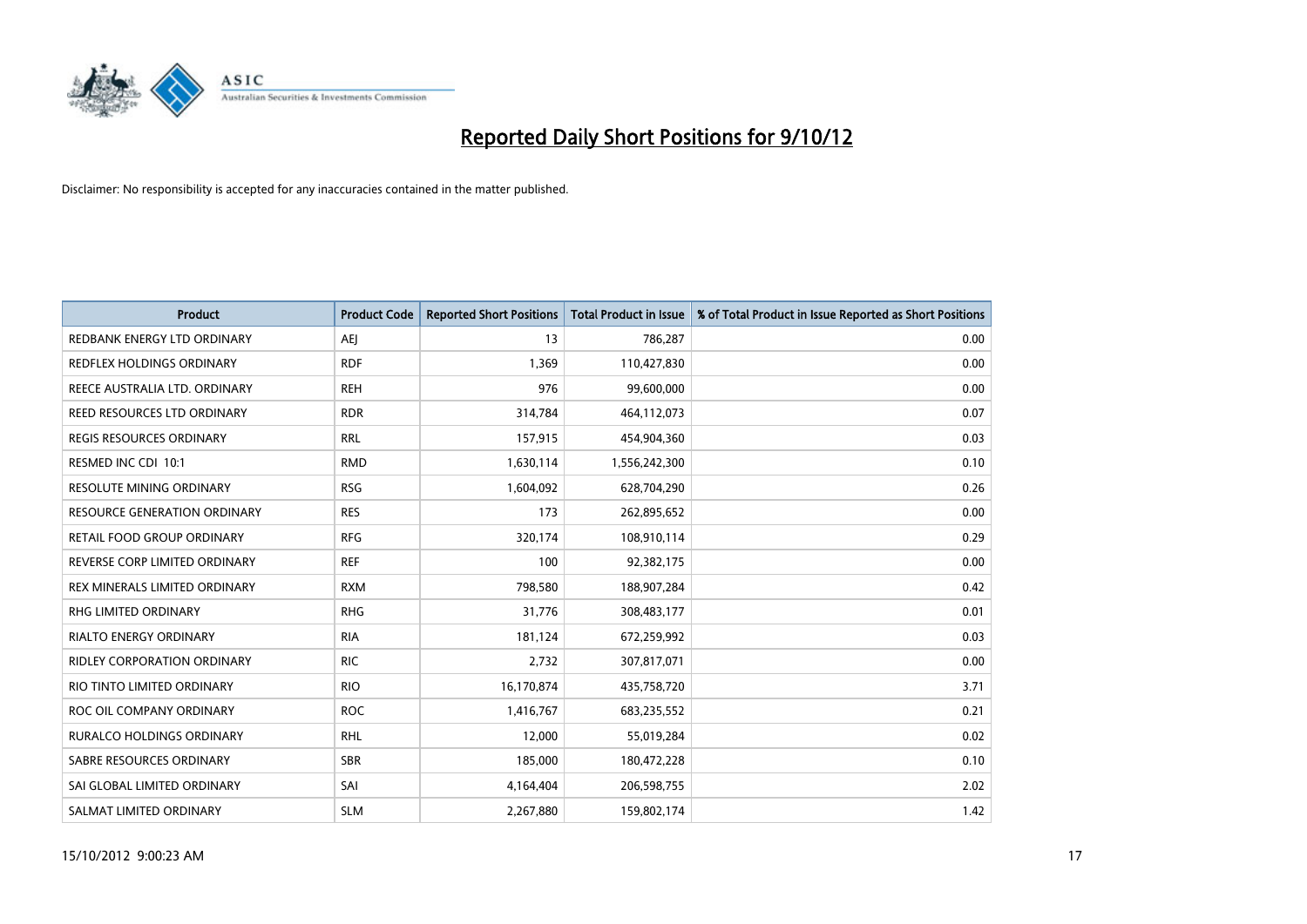

| <b>Product</b>                           | <b>Product Code</b> | <b>Reported Short Positions</b> | <b>Total Product in Issue</b> | % of Total Product in Issue Reported as Short Positions |
|------------------------------------------|---------------------|---------------------------------|-------------------------------|---------------------------------------------------------|
| SAMSON OIL & GAS LTD ORDINARY            | SSN                 | 5,310,009                       | 1,799,873,156                 | 0.30                                                    |
| SANDFIRE RESOURCES ORDINARY              | <b>SFR</b>          | 3,784,345                       | 152,686,801                   | 2.48                                                    |
| <b>SANTOS LTD ORDINARY</b>               | <b>STO</b>          | 4,192,275                       | 958,812,600                   | 0.44                                                    |
| SARACEN MINERAL ORDINARY                 | <b>SAR</b>          | 5,375,539                       | 594,815,640                   | 0.90                                                    |
| SEDGMAN LIMITED ORDINARY                 | <b>SDM</b>          | 57,783                          | 217,623,797                   | 0.03                                                    |
| SEEK LIMITED ORDINARY                    | <b>SEK</b>          | 10,141,977                      | 337,101,307                   | 3.01                                                    |
| SENEX ENERGY LIMITED ORDINARY            | <b>SXY</b>          | 1,999,043                       | 1,139,734,837                 | 0.18                                                    |
| SERVCORP LIMITED ORDINARY                | SRV                 | 101                             | 98,440,807                    | 0.00                                                    |
| SERVICE STREAM ORDINARY                  | SSM                 | 400                             | 283,418,867                   | 0.00                                                    |
| SEVEN GROUP HOLDINGS ORDINARY            | <b>SVW</b>          | 1,813,387                       | 307,410,281                   | 0.59                                                    |
| SEVEN WEST MEDIA LTD ORDINARY            | <b>SWM</b>          | 16,056,276                      | 999,160,872                   | 1.61                                                    |
| SIGMA PHARMACEUTICAL ORDINARY            | <b>SIP</b>          | 5,391,295                       | 1,186,303,520                 | 0.45                                                    |
| <b>SILEX SYSTEMS ORDINARY</b>            | <b>SLX</b>          | 843,103                         | 170,143,997                   | 0.50                                                    |
| SILVER LAKE RESOURCE ORDINARY            | <b>SLR</b>          | 14,145,644                      | 225,493,476                   | 6.27                                                    |
| SIMS METAL MGMT LTD ORDINARY             | SGM                 | 8,149,393                       | 204,600,255                   | 3.98                                                    |
| SINGAPORE TELECOMM. CHESS DEPOSITARY INT | SGT                 | 10,008,034                      | 140,842,714                   | 7.11                                                    |
| SIRTEX MEDICAL ORDINARY                  | <b>SRX</b>          | 99,134                          | 55,768,136                    | 0.18                                                    |
| SKILLED GROUP LTD ORDINARY               | <b>SKE</b>          | 1,765,522                       | 233,487,276                   | 0.76                                                    |
| <b>SKY NETWORK ORDINARY</b>              | <b>SKT</b>          | 4,000                           | 389,139,785                   | 0.00                                                    |
| <b>SLATER &amp; GORDON ORDINARY</b>      | SGH                 | 1,001                           | 170,509,395                   | 0.00                                                    |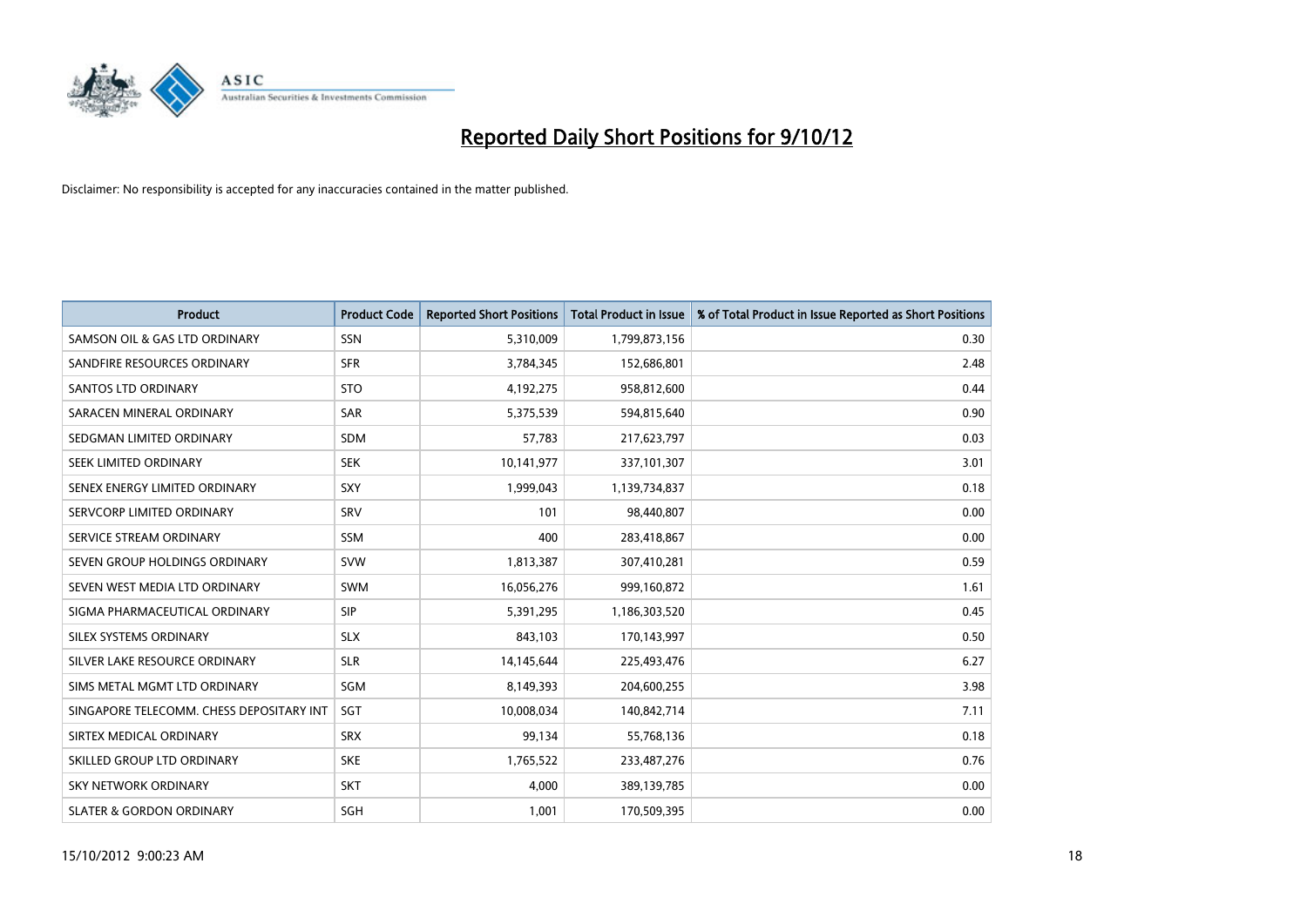

| <b>Product</b>                           | <b>Product Code</b> | <b>Reported Short Positions</b> | <b>Total Product in Issue</b> | % of Total Product in Issue Reported as Short Positions |
|------------------------------------------|---------------------|---------------------------------|-------------------------------|---------------------------------------------------------|
| SMS MANAGEMENT, ORDINARY                 | <b>SMX</b>          | 596,507                         | 68,900,456                    | 0.87                                                    |
| SONIC HEALTHCARE ORDINARY                | <b>SHL</b>          | 4,805,051                       | 392,699,875                   | 1.22                                                    |
| SOUL PATTINSON (W.H) ORDINARY            | SOL                 | 13,276                          | 239,395,320                   | 0.01                                                    |
| SOUTH BOULDER MINES ORDINARY             | <b>STB</b>          | 112,190                         | 126,732,826                   | 0.09                                                    |
| SP AUSNET STAPLED SECURITIES             | <b>SPN</b>          | 5,862,788                       | 3,339,620,165                 | 0.18                                                    |
| SPARK INFRASTRUCTURE STAPLED NOTE & UNIT | SKI                 | 39,932,865                      | 1,326,734,264                 | 3.01                                                    |
| SPDR 200 FUND ETF UNITS                  | <b>STW</b>          | 4,331                           | 49,759,567                    | 0.01                                                    |
| SPECIALTY FASHION ORDINARY               | <b>SFH</b>          | 3,003,611                       | 192,236,121                   | 1.56                                                    |
| ST BARBARA LIMITED ORDINARY              | <b>SBM</b>          | 8,001,685                       | 488,074,077                   | 1.64                                                    |
| STANMORE COAL LTD ORDINARY               | <b>SMR</b>          | 32,870                          | 179,409,108                   | 0.02                                                    |
| STARPHARMA HOLDINGS ORDINARY             | SPL                 | 3,938,226                       | 283,515,060                   | 1.39                                                    |
| STHN CROSS MEDIA ORDINARY                | <b>SXL</b>          | 20,944,278                      | 704,858,524                   | 2.97                                                    |
| STOCKLAND UNITS/ORD STAPLED              | SGP                 | 10,755,152                      | 2,203,157,963                 | 0.49                                                    |
| STRAITS RES LTD. ORDINARY                | SRO                 | 2,725,783                       | 456,529,474                   | 0.60                                                    |
| <b>STW COMMUNICATIONS ORDINARY</b>       | SGN                 | 105,591                         | 362,798,351                   | 0.03                                                    |
| SUNCORP GROUP LTD ORDINARY               | <b>SUN</b>          | 7,173,542                       | 1,286,600,980                 | 0.56                                                    |
| SUNDANCE ENERGY ORDINARY                 | <b>SEA</b>          | 199,925                         | 277,098,474                   | 0.07                                                    |
| SUNDANCE RESOURCES ORDINARY              | <b>SDL</b>          | 3,486,297                       | 3,049,577,034                 | 0.11                                                    |
| SUNLAND GROUP LTD ORDINARY               | <b>SDG</b>          | 18,391                          | 194,575,271                   | 0.01                                                    |
| SUPER RET REP LTD ORDINARY               | <b>SUL</b>          | 703,361                         | 196,382,811                   | 0.36                                                    |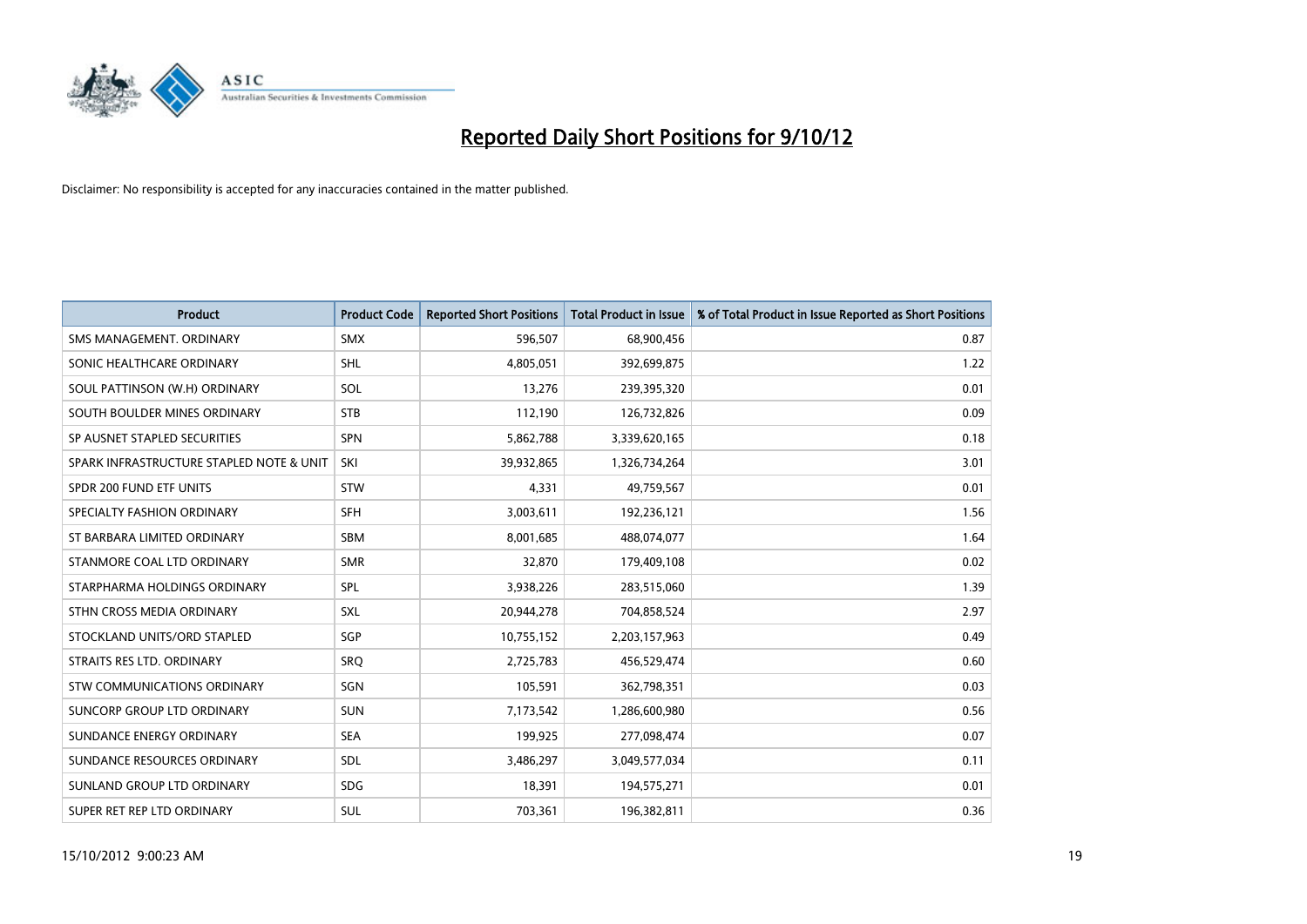

| <b>Product</b>                      | <b>Product Code</b> | <b>Reported Short Positions</b> | <b>Total Product in Issue</b> | % of Total Product in Issue Reported as Short Positions |
|-------------------------------------|---------------------|---------------------------------|-------------------------------|---------------------------------------------------------|
| SYD AIRPORT STAPLED US PROHIBIT.    | <b>SYD</b>          | 13,967,857                      | 1,861,210,782                 | 0.75                                                    |
| SYRAH RESOURCES ORDINARY            | <b>SYR</b>          | 51,491                          | 126,723,021                   | 0.04                                                    |
| TABCORP HOLDINGS LTD ORDINARY       | <b>TAH</b>          | 14,269,790                      | 734,015,737                   | 1.94                                                    |
| TANAMI GOLD NL ORDINARY             | <b>TAM</b>          | 407,417                         | 261,132,677                   | 0.16                                                    |
| TAP OIL LIMITED ORDINARY            | <b>TAP</b>          | 964,309                         | 241,295,311                   | 0.40                                                    |
| TASSAL GROUP LIMITED ORDINARY       | <b>TGR</b>          | 68.824                          | 146,304,404                   | 0.05                                                    |
| TATTS GROUP LTD ORDINARY            | <b>TTS</b>          | 6,047,479                       | 1,384,791,963                 | 0.44                                                    |
| TELECOM CORPORATION ORDINARY        | <b>TEL</b>          | 14,441,071                      | 1,864,351,625                 | 0.77                                                    |
| TELSTRA CORPORATION. ORDINARY       | <b>TLS</b>          | 20,394,586                      | 12,443,074,357                | 0.16                                                    |
| TEN NETWORK HOLDINGS ORDINARY       | <b>TEN</b>          | 93,945,041                      | 1,437,204,873                 | 6.54                                                    |
| TERANGA GOLD CORP CDI 1:1           | <b>TGZ</b>          | 192,561                         | 162,599,120                   | 0.12                                                    |
| <b>TEXON PETROLEUM LTD ORDINARY</b> | <b>TXN</b>          | 65,515                          | 245,039,848                   | 0.03                                                    |
| TFS CORPORATION LTD ORDINARY        | <b>TFC</b>          |                                 | 279,621,829                   | 0.00                                                    |
| THE REJECT SHOP ORDINARY            | <b>TRS</b>          | 2,637,741                       | 26,092,220                    | 10.11                                                   |
| THORN GROUP LIMITED ORDINARY        | <b>TGA</b>          | 165,355                         | 146,374,703                   | 0.11                                                    |
| <b>TIGER RESOURCES ORDINARY</b>     | <b>TGS</b>          | 802,295                         | 673,470,269                   | 0.12                                                    |
| TOLL HOLDINGS LTD ORDINARY          | <b>TOL</b>          | 23,040,958                      | 717,133,875                   | 3.21                                                    |
| TOX FREE SOLUTIONS ORDINARY         | <b>TOX</b>          | 55,911                          | 115,311,608                   | 0.05                                                    |
| TPG TELECOM LIMITED ORDINARY        | <b>TPM</b>          | 4,208,946                       | 793,808,141                   | 0.53                                                    |
| TRADE ME GROUP ORDINARY             | <b>TME</b>          | 136,293                         | 396,017,568                   | 0.03                                                    |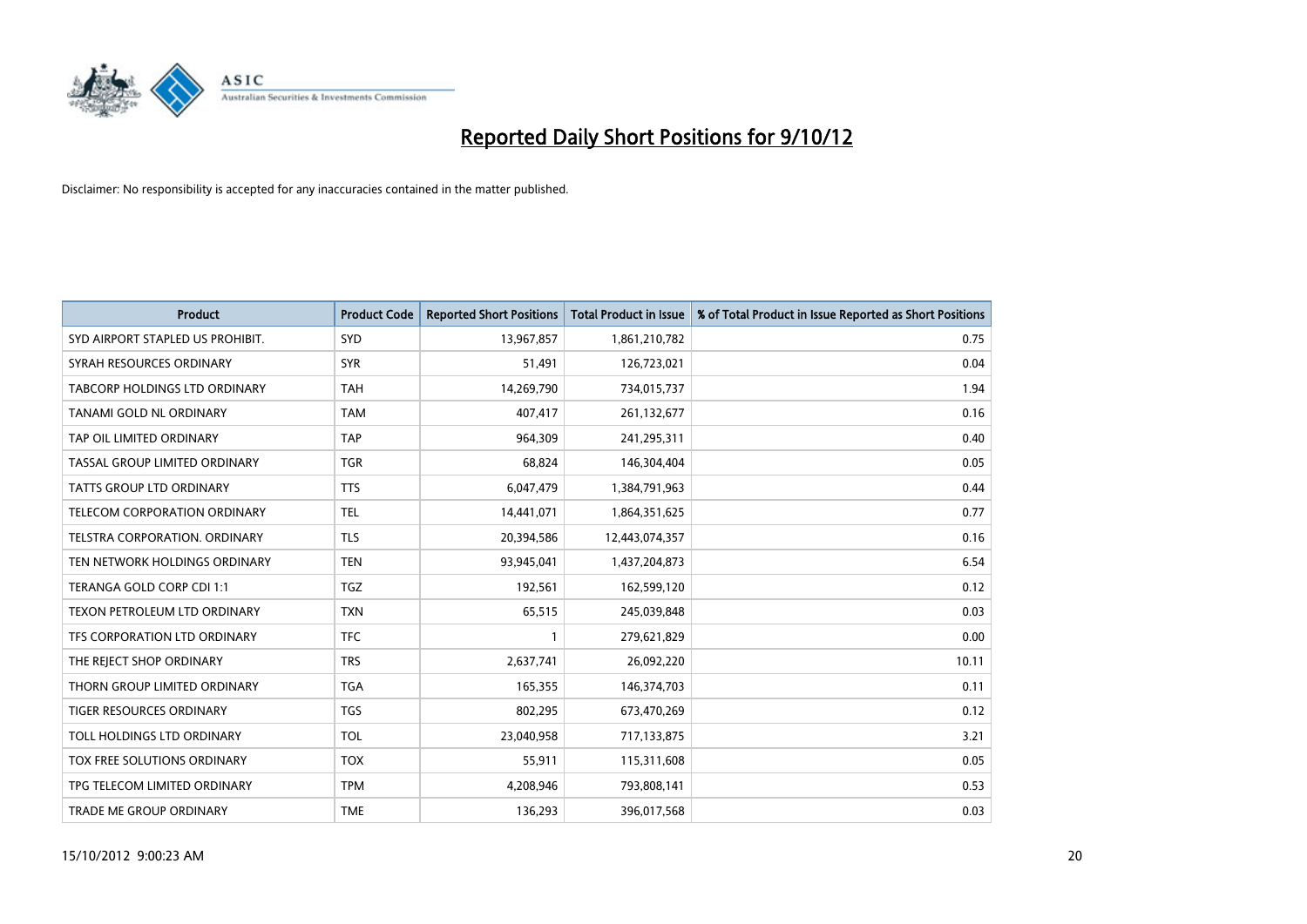

| <b>Product</b>                         | <b>Product Code</b> | <b>Reported Short Positions</b> | <b>Total Product in Issue</b> | % of Total Product in Issue Reported as Short Positions |
|----------------------------------------|---------------------|---------------------------------|-------------------------------|---------------------------------------------------------|
| <b>TRANSFIELD SERVICES ORDINARY</b>    | <b>TSE</b>          | 6,650,073                       | 512,457,716                   | 1.30                                                    |
| TRANSPACIFIC INDUST, ORDINARY          | <b>TPI</b>          | 4,667,161                       | 1,578,528,702                 | 0.30                                                    |
| TRANSURBAN GROUP TRIPLE STAPLED SEC.   | <b>TCL</b>          | 10,778,807                      | 1,461,665,097                 | 0.74                                                    |
| TREASURY WINE ESTATE ORDINARY          | <b>TWE</b>          | 12,169,935                      | 647,227,144                   | 1.88                                                    |
| TROY RESOURCES LTD ORDINARY            | <b>TRY</b>          | 235,299                         | 90,776,649                    | 0.26                                                    |
| UGL LIMITED ORDINARY                   | <b>UGL</b>          | 6,056,434                       | 166,315,038                   | 3.64                                                    |
| UNILIFE CORPORATION CDI 6:1            | <b>UNS</b>          | 186,187                         | 253,416,456                   | 0.07                                                    |
| UXC LIMITED ORDINARY                   | <b>UXC</b>          | 971,559                         | 307,459,623                   | 0.32                                                    |
| <b>VENTURE MINERALS ORDINARY</b>       | <b>VMS</b>          | 135,674                         | 275,787,870                   | 0.05                                                    |
| <b>VILLAGE ROADSHOW LTD ORDINARY</b>   | <b>VRL</b>          | 14,400                          | 153,256,423                   | 0.01                                                    |
| <b>VIRGIN AUS HLDG LTD ORDINARY</b>    | <b>VAH</b>          | 22,999,824                      | 2,210,197,600                 | 1.04                                                    |
| VITERRA INC CDI 1:1                    | <b>VTA</b>          | 10                              | 68,629,939                    | 0.00                                                    |
| <b>VOCUS COMMS LTD ORDINARY</b>        | <b>VOC</b>          | 50,006                          | 74,776,058                    | 0.07                                                    |
| <b>WATPAC LIMITED ORDINARY</b>         | <b>WTP</b>          | 8,633                           | 184,332,526                   | 0.00                                                    |
| <b>WDS LIMITED ORDINARY</b>            | <b>WDS</b>          | 7                               | 144,740,614                   | 0.00                                                    |
| <b>WEBJET LIMITED ORDINARY</b>         | <b>WEB</b>          | 24,463                          | 71,065,929                    | 0.03                                                    |
| <b>WESFARMERS LIMITED ORDINARY</b>     | <b>WES</b>          | 28,903,140                      | 1,006,585,045                 | 2.87                                                    |
| WESFARMERS LIMITED PARTIALLY PROTECTED | <b>WESN</b>         | 1,505,246                       | 150,553,765                   | 1.00                                                    |
| <b>WESTERN AREAS NL ORDINARY</b>       | <b>WSA</b>          | 12,731,098                      | 179,735,899                   | 7.08                                                    |
| WESTERN DESERT RES. ORDINARY           | <b>WDR</b>          | 298.549                         | 321,171,029                   | 0.09                                                    |